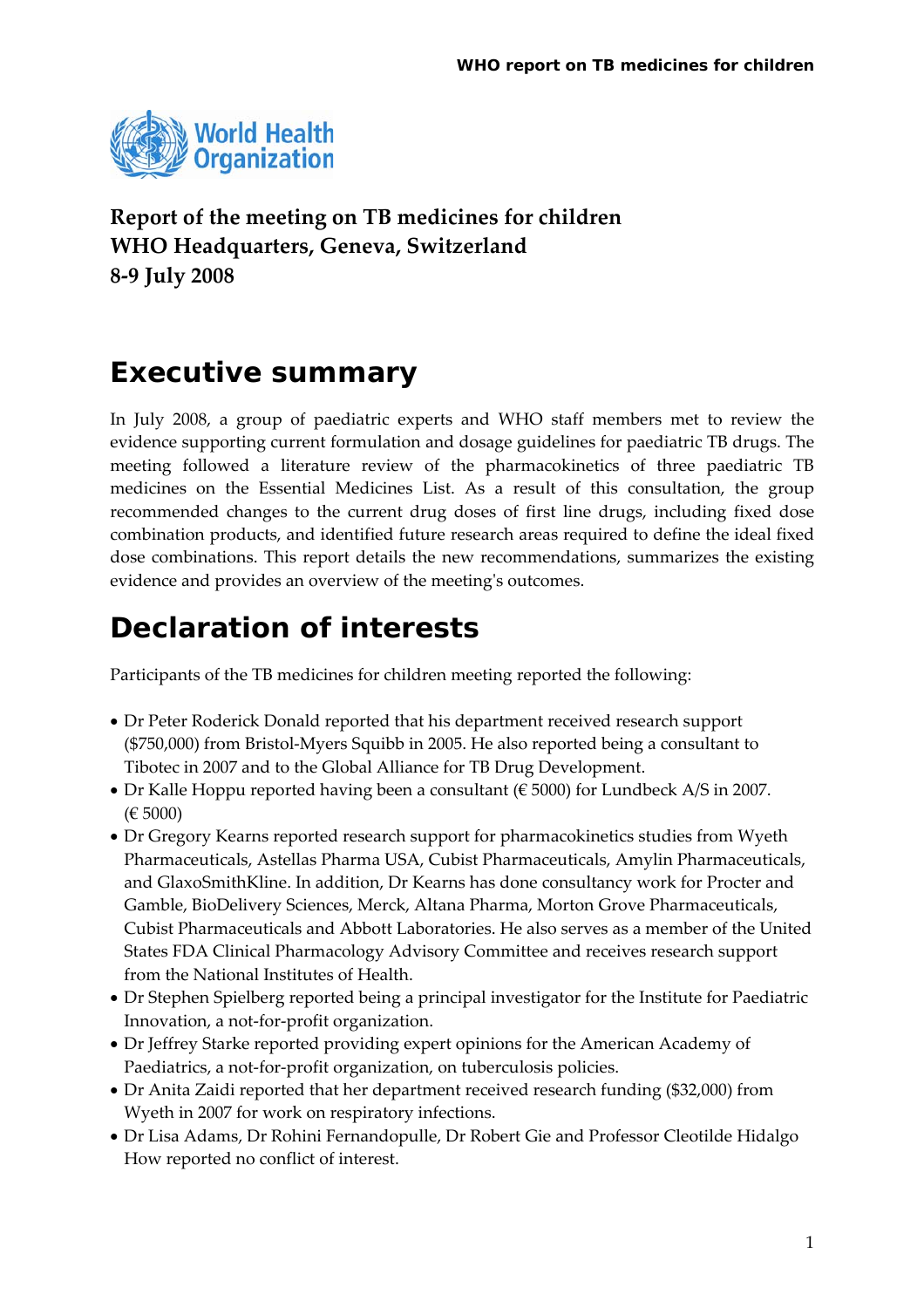# **Introduction**

As widely recognized, the doses of TB drugs prescribed for children require adaptation to yield the same exposure as in adults. The manner in which this adaptation is made has been the subject of considerable controversy, so a number of rules and conversion factors have been developed to arrive at appropriate doses. However, most of these factors were little understood at the time of the development of the current 'first‐line' drugs. The aim of the July 2008 meeting was to bring together paediatric pharmacology and TB experts to review the existing evidence on the matter. The group considered the need for any revisions to the existing recommendations and identified future areas of research needed to achieve ideal doses of first line TB drugs for children.

# **Meeting background**

## **Meeting objectives**

- 1. Review the evidence on first line drugs for the treatment of tuberculosis in children with a view to making changes in the recommended doses.
- 2. Determine whether existing fixed dose combination products of first line drugs for children are appropriate in light of the dosing recommendations.
- 3. Define ideal fixed dose combinations or recommend on research required to define the ideal fixed dose combinations.

### **Preparatory work**

A comprehensive review of the pharmacokinetic studies of pyrazinamide, isoniazid and rifampicin was carried out by Dr Donald prior to the meeting. This review served as the basis for the meeting participants to make recommendations. Dr Donaldʹs literature review and all other background documents are available upon request.

### **Meeting process**

Before the meeting began, potential declarations of interests were identified and assessed prior to developing recommendations, and no participants with significant interests were identified.

Discussions focused on the existing evidence on pyrazinamide, isoniazid and rifampicin for the treatment of tuberculosis in children. Dr Donaldʹs comprehensive literature review was outlined during the meeting and served as the basis upon which participants were able to discuss appropriate recommendations. Their recommendations took account of quality of evidence, data gaps, and safety issues. Consensus on the wording of the recommendations was achieved during the course of the meeting. Meeting presentations are also available upon request.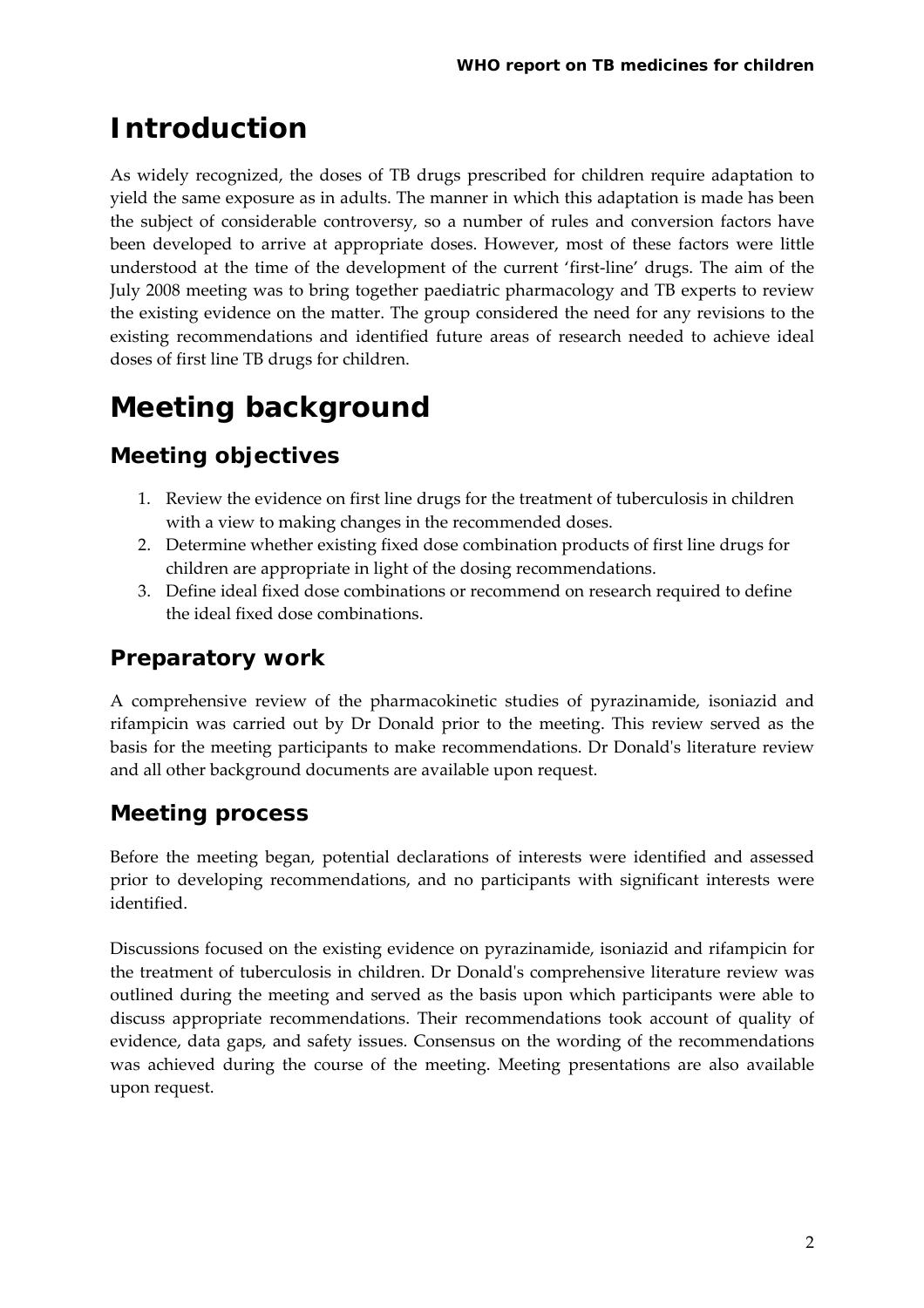## **Summary of meeting discussion**

The WHO meeting on TB medicines for children, which met in Geneva from 8 to 9 July 2008, was opened on behalf of the Director‐General by Dr Hans Hogerzeil (Director of the Department of Medicines Policy and Standards) and by Dr Mario Raviglione (Director of the Stop TB Partnership). Both highlighted the scarcity of medicines adapted to children and emphasized the possibility of driving innovation in this field by revising guidelines through an evidence‐based review of the current first‐line drugs.

#### **Background information (Available upon request)**

Dr Grzemska presented the current recommendations on first‐line TB medicines for children. She outlined the existing treatment regimens and described the operational problems of treatment delivery.

Dr Matiru provided an overview of the current paediatric TB market. He suggested that any revision of the current recommendations may have a substantial impact on drug suppliers.

Dr Qazi summarized the previous publications on the review of ethambutol<sup>[1](#page-2-0)</sup> including the evidence on its related ocular complications. The recommendations following that review were to amend the daily dose of ethambutol for children of all ages to 20 mg/kg (range 15– 25 mg/kg).

Dr Donald introduced his review, outlined the methodology, and presented his draft recommendations.

The studies on the pharmacokinetics of pyrazinamide, isoniazid and rifampacin are summarized below, along with the meeting recommendations.

# **Key findings and recommendations**

### **Pyrazinamide**

#### **Current dose recommendation**

The current WHO recommendation is 25 mg/kg (range 20‐30). Current approved labeling according to the FDA is 15‐30 mg/kg.

#### **Current dosage forms**

<u> 1989 - Johann Barn, mars eta bainar eta politikaria (h. 1989).</u>

| Marketed dosage forms    | Products prequalified by | Products available through GDF |
|--------------------------|--------------------------|--------------------------------|
|                          | <b>WHO</b>               |                                |
| 400 mg tablet or capsule | 400 mg tablet            | 150 mg tablet (Lupin)          |
|                          | (Cadila, Macleods)       |                                |
| 500 mg tablet or capsule |                          |                                |

<span id="page-2-0"></span><sup>1</sup> Donald PR, Maher D, Maritz JS, Qazi S. Ethambutol dosage for the treatment of children: literature review and recommendations. *Bull Int Union Tuberc Lung Dis* 2006; 10(12):1318‐30.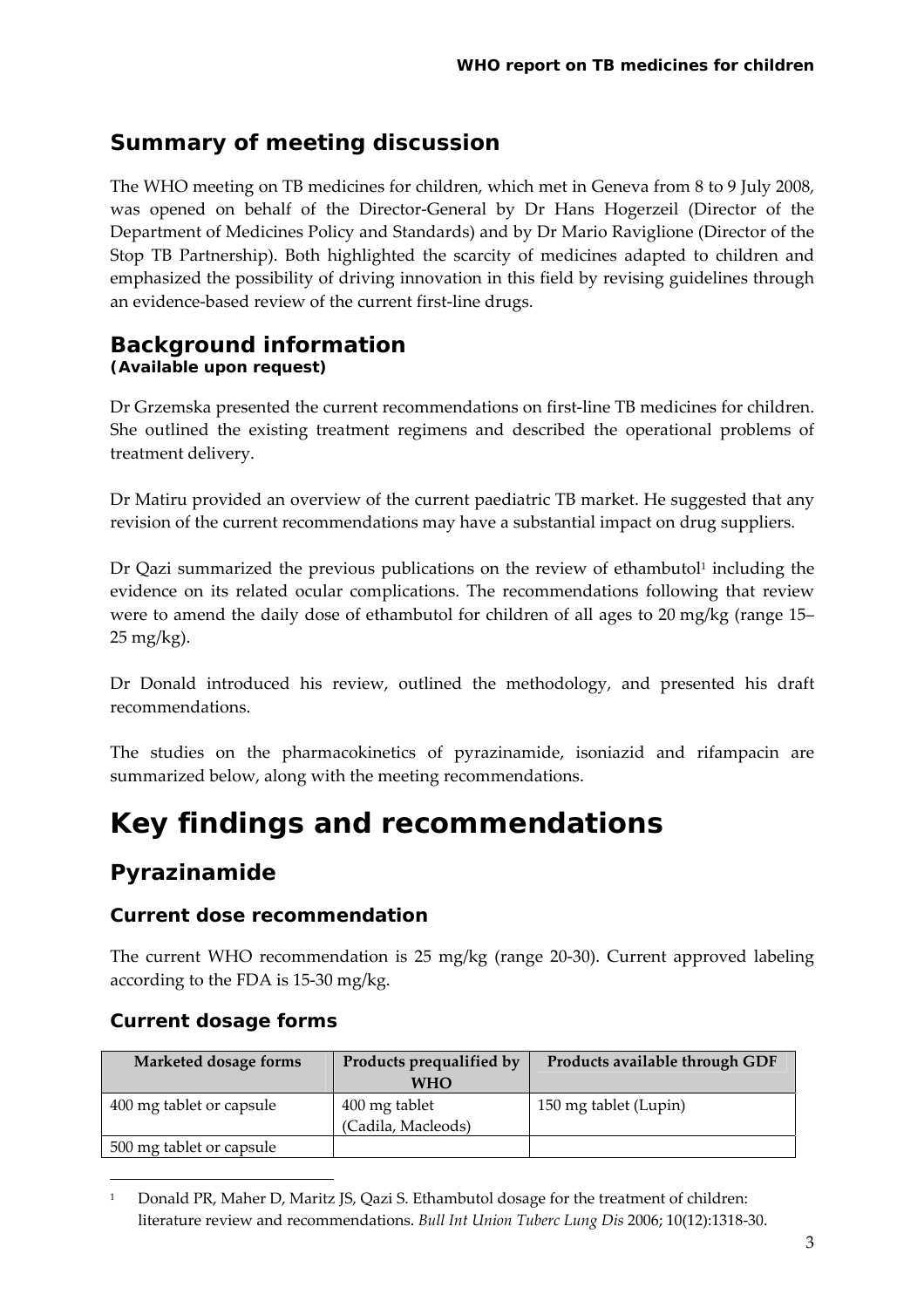#### **Summary of evidence discussed**

See Annex 1 for studies reviewed.

#### *Indication/target use*

PRZ is used in children of all ages with TB, in combination with other anti‐TB medications. The PK properties and metabolic pathways for pyrazinamide are known in adults, but have not been quantitatively described in children.

Seven potentially relevant (English language) citations were retrieved, of which five contained pharmacokinetic data from approximately 150 children aged 1 to 14 years, published from 1987 to 2008. Sampling processes and assay methods vary across studies, and the dosage form, method of administration as well as dosage regimens are not consistently described. *The panel recommended that if at all possible, additional information about these issues be sought from the authors.* In general the overall quality of PK evidence is low. However, the limited information available would suggest that, to achieve plasma concentrations in children comparable to those in adults that are associated with efficacy, the current recommended dosage needs to be increased. There is very little evidence, if any, of dose related toxicity in children. Efficacy and safety data are available in children but need to be formally summarized.

The panel noted in particular that despite widespread use in children aged 0‐3 months of age, there is a lack of evidence to guide specific dosing recommendations in this age group. The consensus of the panel was that in current clinical practice, doses of 30 mg/kg per day are frequently used.

The panel recommends that the dose of PZ in children above 3 months of age should be 35 mg/kg *(range 30‐40) per day. The maximum daily dose should not exceed the recommended adult daily dose. If data are accessible, further analysis of the IPD from recent PK studies may increase the confidence in this recommendation.* 

The panel noted that the current dosage forms do not provide appropriate flexibility for accurately administering the recommended dose to children of a range of weights, based on considerations of currently available dosage forms (listed) above. Specifically, the current liquid form is suitable for a 5‐9 kg child but for children > 10 kg, may require 10 mL per dose or more to achieve target doses. The 150mg scored or dispersible tablet could be used for 5 kg children. The 400 mg tablet could be used for 10 kg children and two 400 mg tablets could be used for 20 kg children.

#### **Research needs**

The following research priorities were identified:

- ‐ review of any existing data in children 0‐3 months
- further modelling of PK data from existing studies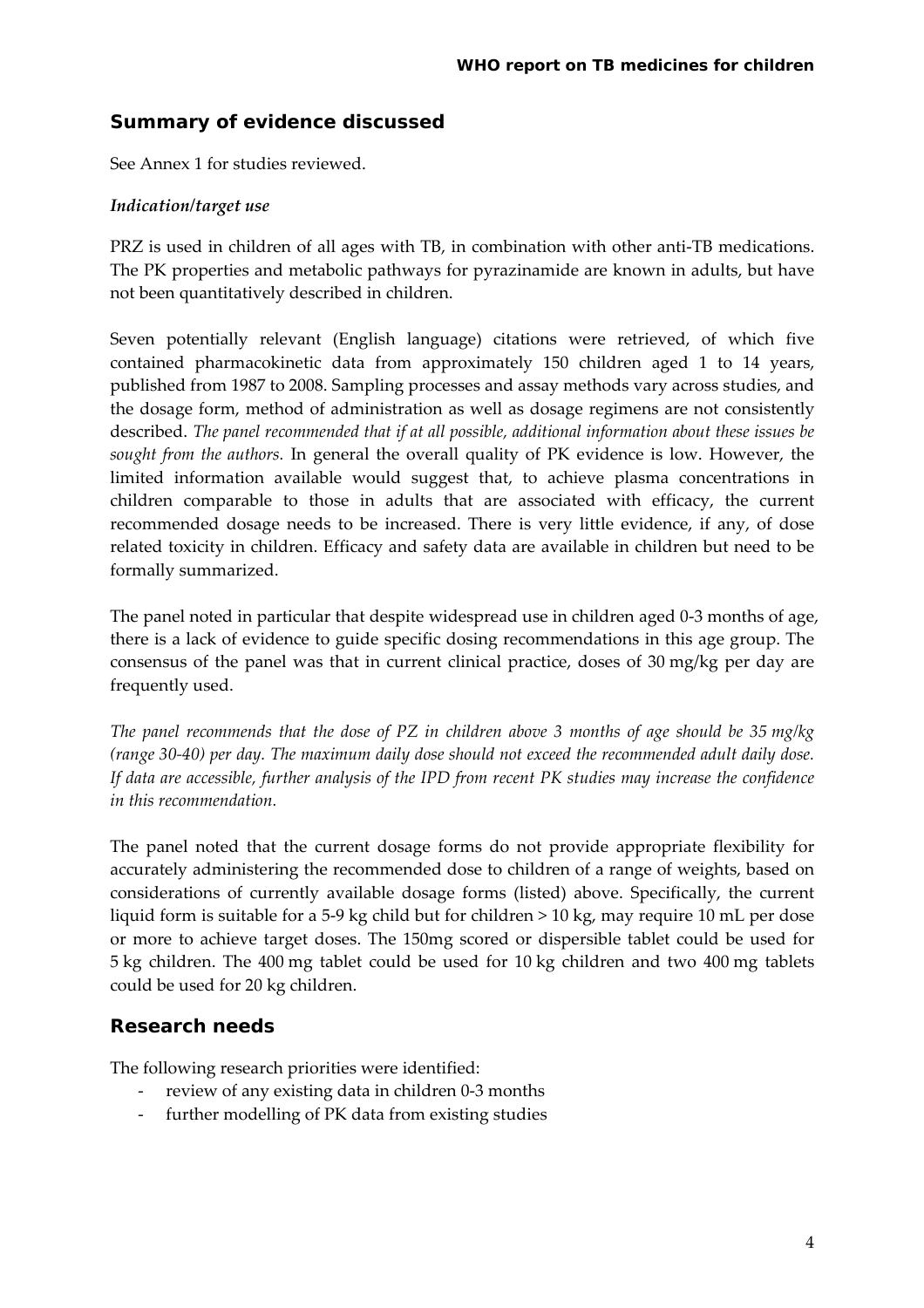## **Isoniazid**

#### **Current dose recommendation**

The current WHO recommendation is 5 mg/kg (range 4‐6) for both adults and children. Current approved labeling according to the FDA is 10-15 mg/kg or 10-20 mg/kg.

#### **Current dosage forms**

| Marketed dosage forms    | Products prequalified by<br><b>WHO</b> | Products available through GDF |
|--------------------------|----------------------------------------|--------------------------------|
| 100 mg tablet or capsule | 300 mg tablet                          | 100 mg tablet                  |
|                          | (Macleods)                             | (Cadila, Lupin, Macleods)      |
| 300 mg tablet or capsule | 100 mg tablet (Macleods)               | 50 mg tablet                   |
|                          |                                        | (Lupin, Macleods)              |

#### **Summary of evidence discussed**

See Annex 2 for studies reviewed.

#### *Indication/target use*

INH is used in children from the newborn period onwards, for treatment of active disease and latent TB infection (also referred to as prophylaxis). In treatment it is used in combination regimens; in prophylaxis it is used as single treatment. The PK properties of INH have been extensively studied and metabolism has been characterized according to acetylator phenotype and genotype in some instances.

Efficacy and safety data are available but need to be formally summarized. Although hepatoxicity of INH is well described, anecdotally it seems to be less frequent in children even at higher doses but this needs further review.

Thirty‐five (English language) citations were identified containing data from approximately 7300 children aged 3 months to 14 years, published from 1956 to 2005. As noted for PZ, studies are reported poorly in general, but the extent of data available provides sufficient information about plasma concentrations in children that can be compared to those in adults. A relationship between exposure and efficacy has been established. On the basis of these data, even in homozygous slow acetylators, the recommended dose of INH should be increased. There is very little evidence, if any, of dose related toxicity in children. An additional consideration is the public health importance of reducing the risk of developing isoniazid resistance, which is more likely to occur with lower plasma concentrations.

Use of isoniazid for the treatment of latent TB infection (prophylaxis) was considered and it was noted that doses of 5mg/kg per day have been shown to be effective for this purpose. However, in making its recommendation the panel took account of the public health issues related to resistance, as noted above, and the wide therapeutic margin of safety for isoniazid. Noting the value of consistent dosage recommendations for implementation of treatment regimens at the programmatic level, on balance, the panel decided that the dose used for treatment of latent TB infection (prophylaxis) should be the same as that used for treatment.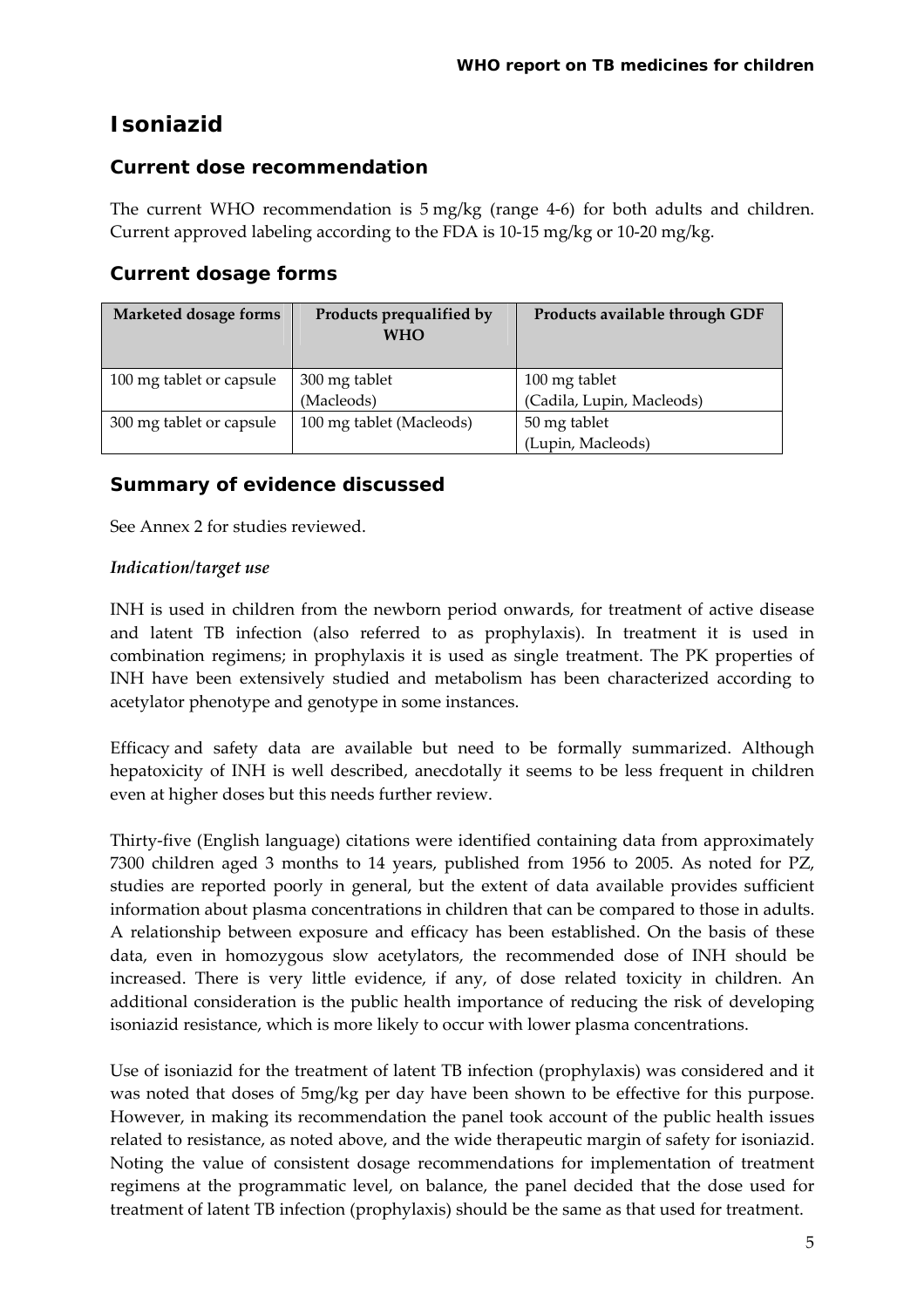The panel noted in particular that despite widespread use in children aged 0‐3 months of age, there is a lack of evidence to guide specific dosing recommendations in this group. The consensus of the panel was that in current clinical practice, doses of 10‐15 mg/kg per day are frequently used in this group.

*The panel recommends that the dose of isoniazid in children above 3 months of age for treatment or prophylaxis (treatment of latent TB infection) should be 10 mg/kg (range 10‐15) per day. The maximum daily dose should not exceed the recommended adult daily dose.* 

The panel noted that the current dosage forms would allow accurate treatment of children from 5 kg up, but with heavier children needing to take multiple tablets.

## **Rifampicin**

#### **Current dose recommendation**

The current WHO recommendation is 10 mg/kg per day (range 8‐12), including for intermittent doses. Current approved labeling according to the FDA is 10‐20 mg/kg.

#### **Current dosage forms**

| Marketed dosage forms    | Products prequalified by<br><b>WHO</b> | Products available through GDF |
|--------------------------|----------------------------------------|--------------------------------|
| 150 mg tablet or capsule | (available as FDC only)                | (available as FDC only)        |
| 300 mg capsule           |                                        |                                |
| 300 mg tablet or capsule |                                        |                                |
| 20 mg/mL syrup           |                                        |                                |

#### **Summary of evidence discussed**

See Annex 3 for studies reviewed.

<u> 1989 - Johann Barn, mars eta bainar eta politikaria (h. 1989).</u>

#### *Indication/target use*

RMP is used in children of all ages with TB, in combination with other anti‐TB medications. The PK properties and metabolic pathways for rifampicin are well described in adults, and have been studied in children.

Eighteen potentially relevant citations were reviewed, of which eleven contained pharmacokinetic data from approximately 250 children aged 23 days to 14 years, published from 1969 to 1997. Sampling processes and assay methods vary across studies, and the dosage form, method of administration as well as dosage regimens are not consistently described. In the case of rifampicin, there are known potential problems with pharmaceutical manufacturing and product quality that mean this lack of reporting complicates interpretation of the study findings.[2](#page-5-0) In general the overall quality of PK evidence is low, and the use of microbiological analysis methods which measure active metabolites further

<span id="page-5-0"></span><sup>2</sup> [Panchagnula](http://www.ncbi.nlm.nih.gov/sites/entrez?Db=pubmed&Cmd=Search&Term=%22Panchagnula%20R%22%5BAuthor%5D&itool=Email.EmailReport.Pubmed_ReportSelector.Pubmed_DiscoveryPanel.Pubmed_RVAbstractPlus) R, [Agrawal](http://www.ncbi.nlm.nih.gov/sites/entrez?Db=pubmed&Cmd=Search&Term=%22Agrawal%20S%22%5BAuthor%5D&itool=Email.EmailReport.Pubmed_ReportSelector.Pubmed_DiscoveryPanel.Pubmed_RVAbstractPlus) S**.** Biopharmaceutic and pharmacokinetic aspects of variable bioavailability of rifampicin. *Int J Pharm.* 2004 Mar 1;271(1‐2):1‐4.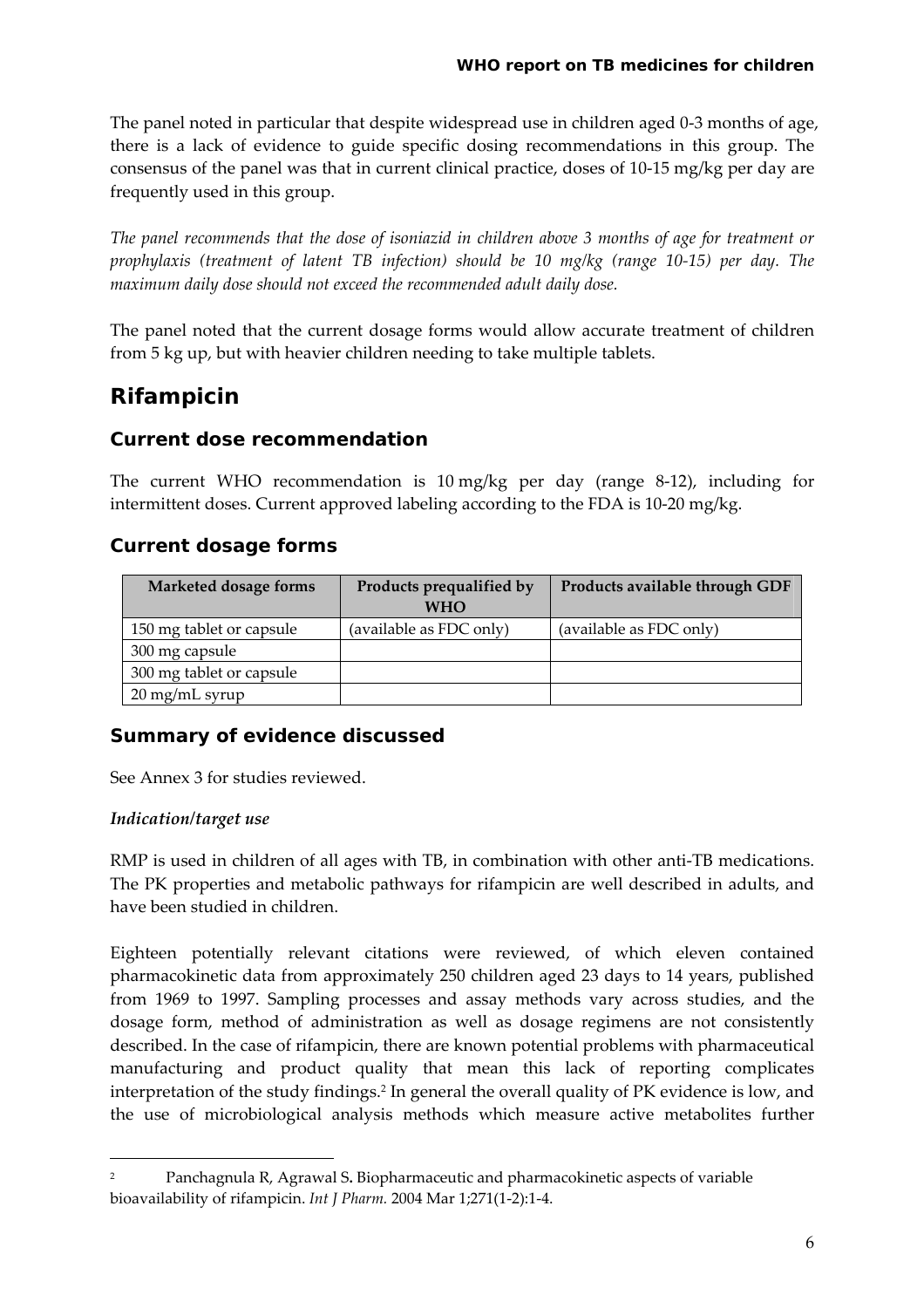confounds the interpretation of many early studies. However, the information available would suggest that, to achieve plasma concentrations, efficacy relationships have been established. Most of the available PK data was based on single‐dose studies. Rifampicin is known as a very potent inducer of drug metabolism, including its own metabolism. No quantitative data is available on the induction in children. However, theoretically it can be assumed that the effect of induction in children would probably be less or equal to that in adults.

If children are to attain plasma drug concentrations comparable to those concentrations in adults that are associated with efficacy, the current recommended dosage needs to be increased. Experience with rifapentine suggests that higher dosages are required to obtain similar plasma concentrations in young patients compared with those achieved in adults. Evidence of dose related toxicity in children needs to be further examined. Efficacy and safety data are available in children, but as for the other drugs, need to be formally summarized.

The panel noted in particular that, despite widespread use in children aged 0‐3 months of age, there is a lack of evidence to guide specific dosing recommendations in this group. The consensus of the panel was that in current clinical practice, doses of 10‐20 mg/kg per day are frequently used in this group.

The panel recommends that the dose of RMP in children above 3 months of age should be 15 mg/kg (range 10-20) per day. Dosages at the higher ranges may be preferable for children under 10 kilograms, *and children with HIV infection or malnutrition. The maximum daily dose should not exceed the recommended adult daily dose.* 

The panel noted that the current dosage forms do not provide appropriate flexibility for accurately administering the recommended dose to children of a range of weights. Based on considerations of currently available dosage forms (listed) above, a 150 mg tablet could be used for 10 kg children and a 300 mg tablet could be used for 20 kg children. The participants noted that these tablets are not scored and cannot be fractured, and that titration is possible across weight ranges. The meeting also noted that GDF does not distribute RMP as a single product and that the market for it seems limited.

#### **Research needs**

- ‐ data in children 0‐3 months
- ‐ further modelling of PK data from existing studies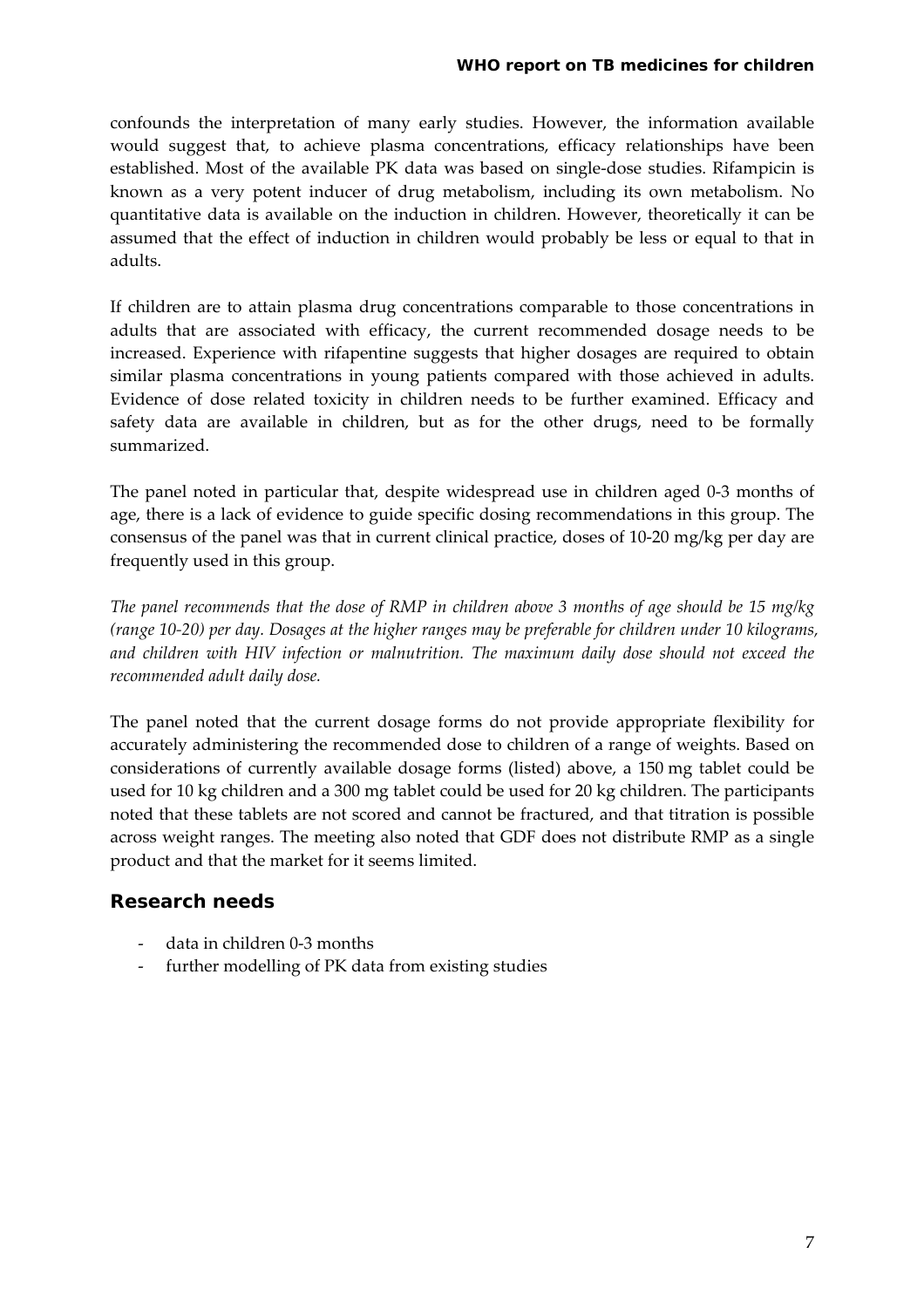## **Fixed-dose combinations:**

#### **Current combinations:**

| Product                                                                                                                   | Dosage form                      | Manufacturer                      | Source         |
|---------------------------------------------------------------------------------------------------------------------------|----------------------------------|-----------------------------------|----------------|
|                                                                                                                           |                                  |                                   |                |
| Isoniazid 150 mg/Rifampicin 150 mg                                                                                        | tablet or capsule                |                                   | $\infty$       |
| Isoniazid 100 mg/Rifampicin 150 mg                                                                                        | tablet or capsule                |                                   | $\infty$       |
| Isoniazid 150 mg/Rifampicin 300 mg                                                                                        | tablet or capsule                | Sandoz                            | $\infty^*$     |
| Isoniazid 75 mg/Rifampicin 150 mg                                                                                         | tablet or capsule                | Lupin, Sandoz,<br>Macleods        | $\infty^*$     |
| Isoniazid 75 mg/Rifampicin<br>150 mg/Ethambutol 275 mg                                                                    | tablet or capsule                |                                   | $\infty$       |
| Isoniazid 75 mg/Pyrazinamide<br>400 mg/Rifampicin 150 mg                                                                  | tablet or capsule                |                                   | $\infty$       |
| Isoniazid 75 mg/Pyrazinamide<br>400mg/Rifampicin 150mg/Ethambutol 275mg                                                   | tablet                           | Macleods, Wyeth,<br>Lupin, Sandoz | ×.             |
| Isoniazid 30 mg/Pyrazinamide<br>150 mg/Rifampicin 60 mg                                                                   | tablet or capsule<br>dispersible | Macleods, Sandoz                  | $\infty$ +     |
| Isoniazid 30 mg/Rifampicin 60 mg                                                                                          | tablet or capsule<br>dispersible | Macleods, Sandoz                  | $\infty$ $\pm$ |
| Isoniazid 150 mg/Ethambutol 400 mg                                                                                        | tablet                           | Macleods                          | $\ast$         |
| Isoniazid 60 mg/Rifampicin 60 mg                                                                                          | tablet or capsule<br>dispersible | Macleods, Sandoz                  | $\infty$ $\pm$ |
| * = Prequalified by WHO<br>$\pm$ = Available through GDF<br>$\infty$ = Listed in International Drug Price Indicator Guide |                                  |                                   |                |

After much deliberation as to the best fixed dose combinations (FDCs), the meeting participants recommended that existing formulations were not optimal. It was concluded that ideally, both a three and a four‐drug tablet would be necessary but that a three‐drug combination constitutes the first priority, with the possibility of adding ethambutol as a separate tablet if needed. More specifically, the meeting decided on the following ideal formulation: Isoniazid 100 mg/Pyrazinamide 350 mg/Rifampicin 200 mg/(Ethambutol 200 mg). From a biopharmaceutical perspective, the ideal formulation would be readily dispersible and scored to a sufficient depth to allow accurate splitting of the tablet while maintaining the integrity of the final dosage form.

It would then be possible for a half tablet to be used for a 5 kg child, one tablet for a 10 kg child, 1.5 tablets for a 20 kg child and two tablets for a 30 kg child.

### **Next steps and outstanding issues**

#### **Guideline revision process**

The recommendations from this technical meeting will be discussed at the TB Guidelines meeting later in 2008. A decision by the STB Department will be made as to whether the treatment guidelines for children will be further updated as a separate process.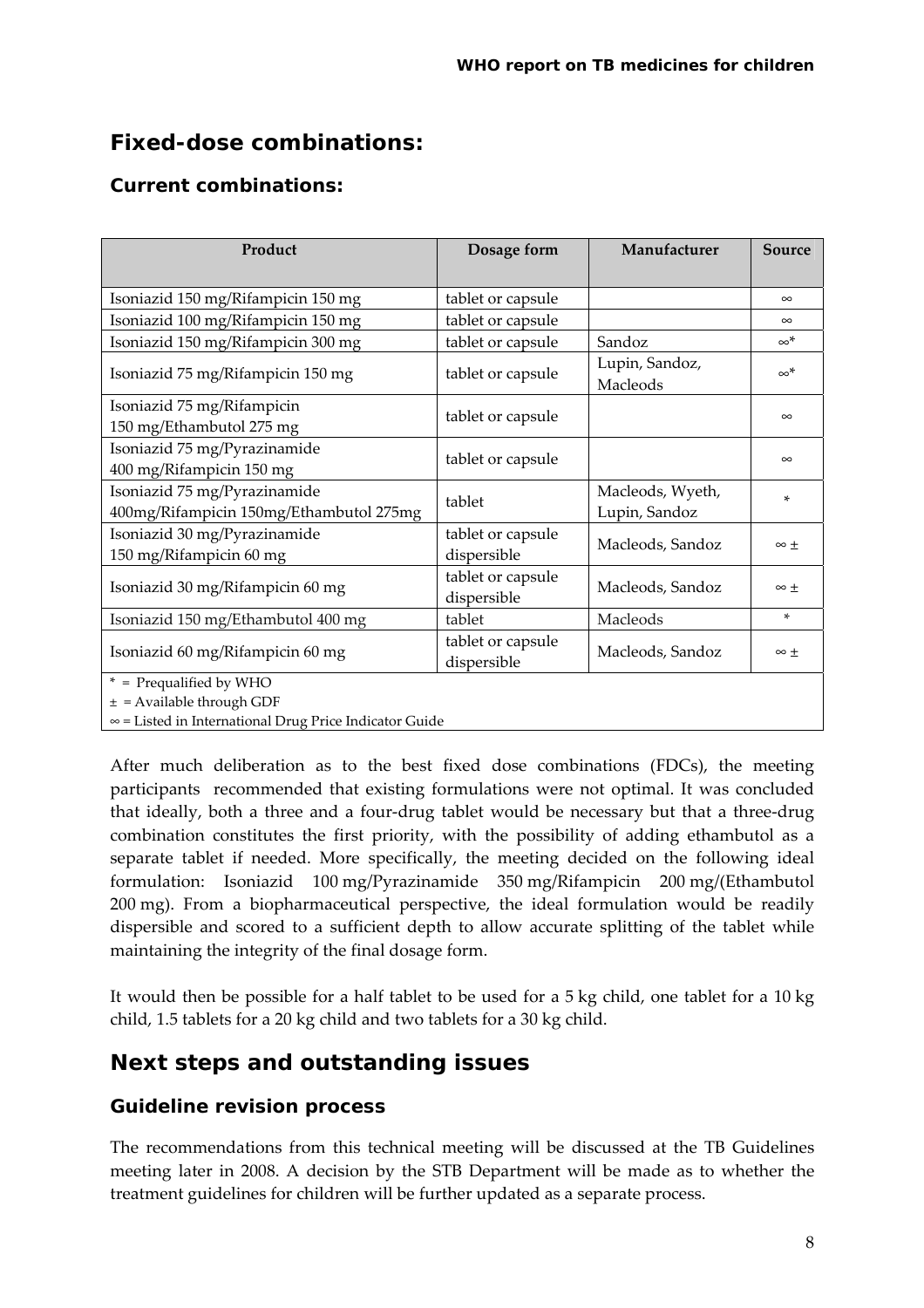To confirm the recommendations, a number of topics were identified as needing urgent evidence reviews:

1. A summary of the evidence from clinical trials on the use of first-line TB drugs for the treatment of children, including a review of safety and adverse reactions.

2. Further development of recommendations on whether the current dosage forms, specifically the FDC products, can be used appropriately in children of various ages and weights, particularly in younger age groups. The following table provides an estimate of plasma concentrations that could be achieved with the currently available formulations (Isoniazid 30 mg/Pyrazinamide 150 mg/Rifampicin 60 mg/; Isoniazid 30 mg/Rifampicin 60 mg and Isoniazid 60 mg/Rifampicin 60 mg) in children weighing 5, 6, 7, 8 and 9 kg. As shown, the 60 mg dose of rifampicin in the currently available formulations would be appropriate only for children of 5 and 6 kg who have a strain of M. tuberculosis that has an MIC of 1.0. With a more sensitive organism (MIC 0.1), it would be possible for the 60 mg RMP dose to be effective for the entire 5 to 9 kg weight band. Children weighing more than 9 kg would need to take multiple tablets of this combination.

| Weight (kg) | Dose $(mg/kg)$ | Cmax at 2 hr (mg/L) | % of Q24hr dose interval<br>where $C >$ MIC (of 1 mg/L) |
|-------------|----------------|---------------------|---------------------------------------------------------|
|             | 12             | 9.0                 | 39.1                                                    |
| n           | 10             | 7.5                 | 36.8                                                    |
|             | 8.6            | 6.4                 | 35                                                      |
|             | 7.5            | 5.6                 | 33.3                                                    |
|             | 67             |                     | 32                                                      |

### **Outstanding issues for further research:**

Several topics were identified as needing further investigation and clinical trials:

*Key priorities, possible to commence immediately pending funding:*

- 1. Individual patient data analysis of the PK data on PZA from the published literature with modelling of population PK data if possible.
- 2. Review of any existing data on use of first‐line TB medicines in children 0‐3 months.
- 3. Review of existing data on the use of intermittent dose treatment regimens in children.
- 4. Review of evidence on the treatment of tuberculous meningitis in children.
- 5. Review of evidence on the treatment of HIV/TB co-infection in children although currently the available evidence suggests that there is no need to adjust the doses for untreated HIV infected and malnourished children.
- 6. Review of evidence of the effect of malnutrition on the efficacy and safety of first‐line medicines for TB in children.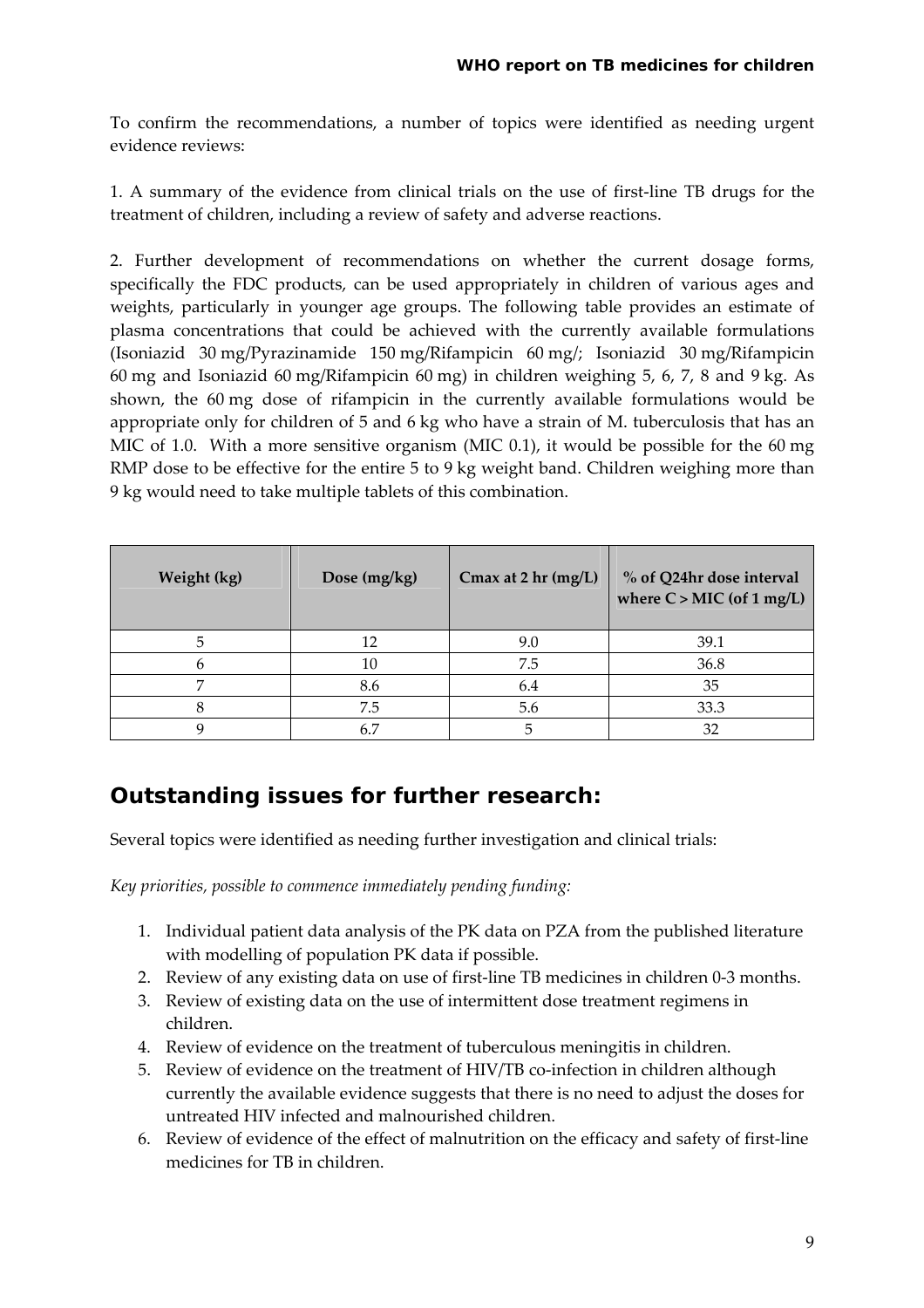## **Additional topics**

- 1. Interaction of existing dosage forms with foods/liquids commonly used as mixers to administer medicines to children
- 2. Development of a guide on recommended/acceptable methods to administer medicines to children
- 3. Pharmacoanthropologic study of medication administration to children in different cultures
- 4. Studies (using optimal formulations) on the induction of drug metabolism caused by rifampicin in children, particularly newborns.

In addition, the meeting suggested that further clinical trials in children with TB are clearly needed, particularly if new products can be developed in new dosage forms that are more suitable than the exciting products. Clinical trials are especially needed to test whether the assumptions made by the meetingʹs participants on the basis of available pharmacokinetic data hold up to expectations, especially regarding drug side effects.

## **Update of WHO Model List of Essential Medicines for Children**

The meeting report will be presented to the next meeting of the Subcommittee on Essential Medicines for Children, to inform their review of the current medicines listed for paediatric first‐line treatment of TB.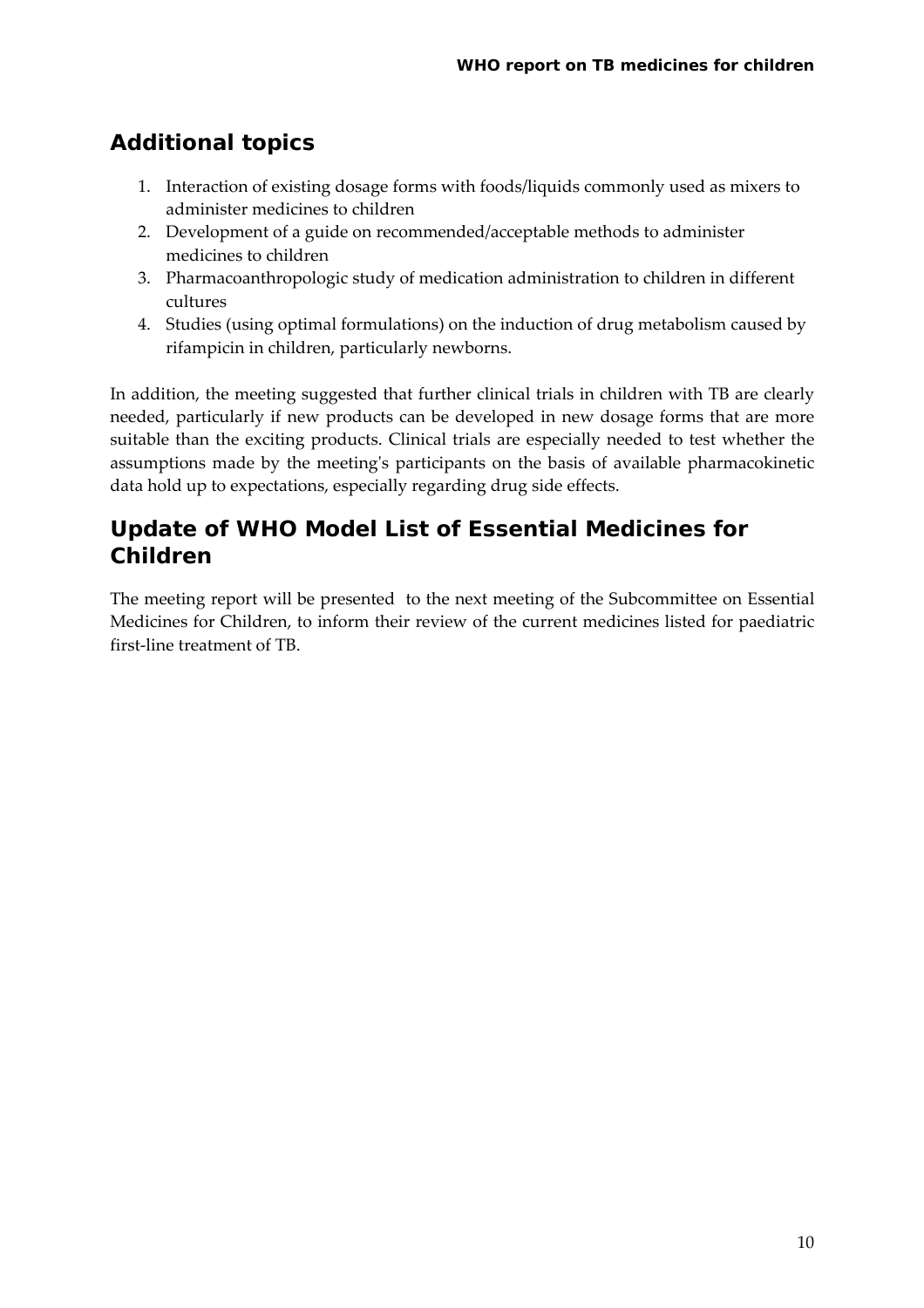## **Annex 1: Summary of evidence on pyrazinamide**

|                | <b>Authors</b>             | <b>Analysis Method</b>         | <b>Single Dose?</b> | Dose mg/kg                                                                                                                 | Age or Weight                                                                   | $\mathbf n$ |
|----------------|----------------------------|--------------------------------|---------------------|----------------------------------------------------------------------------------------------------------------------------|---------------------------------------------------------------------------------|-------------|
|                | Magdorf 1987               | <b>Mass</b><br>fragmentography | Not stated          | 34 children<br>received 30;<br>21 children<br>received only<br>PZA and 13<br>received INH<br>$(5-10)$ and RMP<br>$(10-15)$ | $1-14$ yrs                                                                      | 34          |
| $\mathfrak{D}$ | Donald et al 1988          | <b>HPLC</b>                    | Not stated          | 40                                                                                                                         | Not stated                                                                      | 13          |
| 3 <sub>l</sub> | Le Bourgeois et al<br>1989 | Not stated                     | Not stated          | <b>Mean 23.3</b>                                                                                                           | Not stated                                                                      | 43          |
| 4 <sub>l</sub> | Roy et al 1999             | Spectrophotometry              | Not stated          | 35                                                                                                                         | $6-12$ yrs<br>$(16-34kg)$                                                       | 10          |
| 5.             | Zhu et al 2002             | Gas chromatography<br>assay    | Established         | 25                                                                                                                         | 21 children had<br>mean age 4 yrs; 2<br>others were<br>described with<br>adults | 23          |
| 6 <sup>1</sup> | Graham et al<br>2006       | <b>HPLC</b>                    | Not stated          | Mean 33                                                                                                                    | Mean 5.7 yrs<br>(Mean 14.3 kg)<br>weight)                                       | 27          |
|                | Gupta et al 2008           | Spectrophotometry              | Single              | 15 and 25                                                                                                                  | 5-12 yrs                                                                        | 20          |

#### **Annex 1 references:**

- 1. **Magdorf K**. Intensiv‐Anfangsbehandelung bei der Kindertuberkulose unter besonderer Berücksichtigung des pyrazinamids. *Intensivbehandelung* **1987**; 12:99‐102.
- 2. **Donald PR**, Seifart HI. Cerebrospinal fluid pyrazinamide concentrations in children with tuberculous meningitis. *Pediatr Infect Dis J* **1988**; 7:469‐71.
- 3. **le Bourgeois M**, de Blic, Paupe J, Scheinmann P. Good tolerance of pyrazinamide in children with pulmonary tuberculosis. *Arch Dis Child* **1989**; 64:177‐8.
- 4. **Roy V**, Tekur U, Chopra K. Pharmacokinetics of pyrazinamide in children suffereing from pulmonary tuberculosis. *Int J Tuberc Lung Dis* **1999**; 3:133‐7.
- 5. **Zhu M**, Starke JR, Burman WJ, et al. Population pharmacokinetic modeling of pyrazinamide in children and adults with tuberculosis. *Pharmacother* **2002**; 22:686‐95.
- 6. **Graham SM**, Bell DJ, Nyirongo S, Hartkoorn R, Ward SA, Molyneux EM. Low levels of pyrazinamide and ethambutol in children with tuberculosis and impact of age, nutritional status and human immunodeficiency virus infection. *Antimicrob Agents Chemother* **2006**; 50:407‐13.
- 7. **Gupta P**, Roy V, Sethi GR, Mishra TK. Pyrazinamide blood concentrations in children suffering from tuberculosis: a comparative study at two doses. *Brit J Clin Pharmacol* **2008**; 65:423‐7.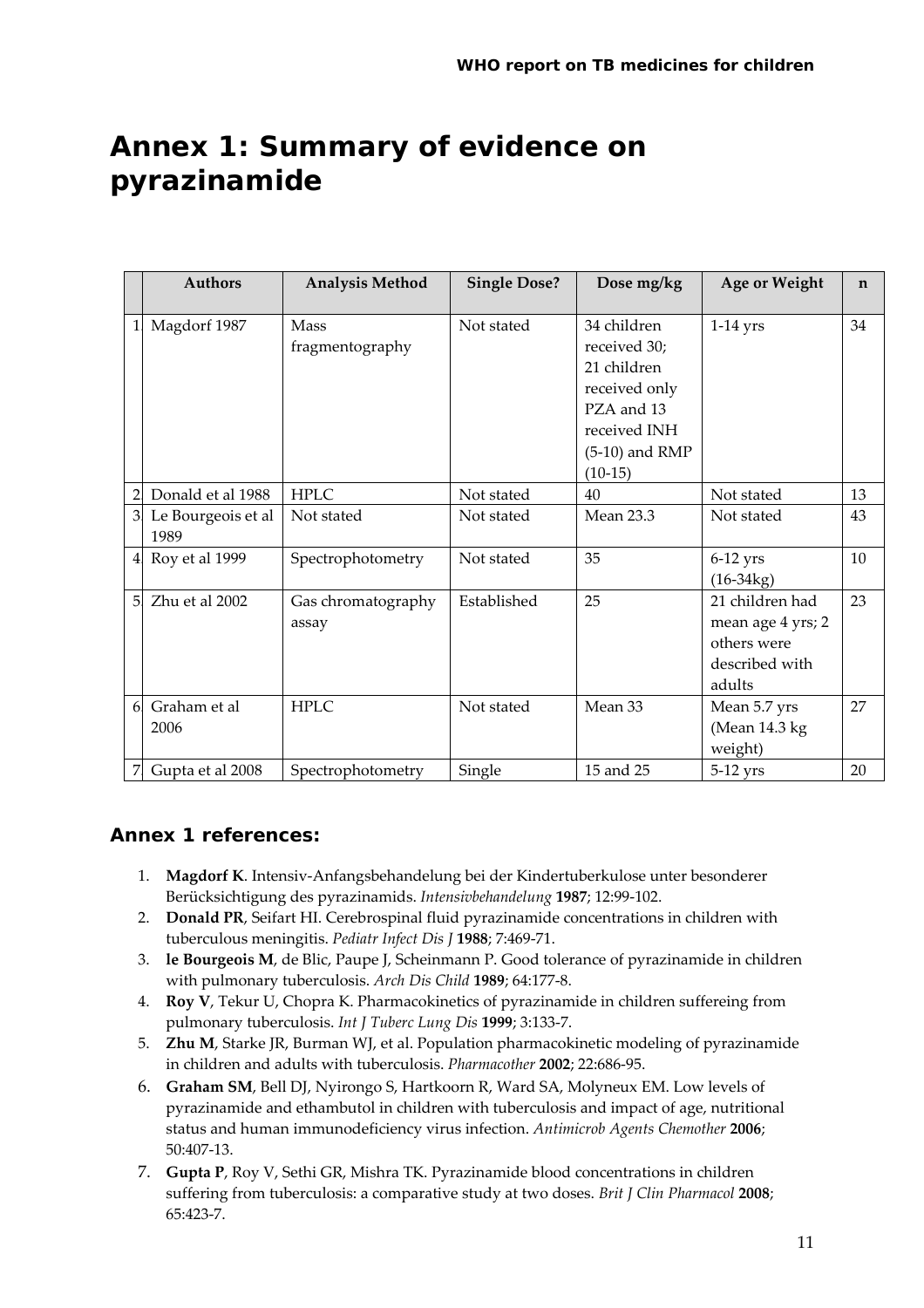# **Annex 2: Summary of evidence on isoniazid**

|     | <b>Authors</b>                               | Analysis<br>Method                    | <b>Single Dose?</b> | Dose mg/kg                                                                                                                             | Age                           | $\mathbf n$                                         |
|-----|----------------------------------------------|---------------------------------------|---------------------|----------------------------------------------------------------------------------------------------------------------------------------|-------------------------------|-----------------------------------------------------|
| 1.  | Debré 1956                                   | Not stated                            | Not stated          | 10 w/ children<br>>2yrs old; 20 with<br>children <2 yrs old<br>Meningitis: 20 in<br>older children and<br>30-40 in younger<br>children | Not stated                    | Not stated                                          |
| 2.  | Cocchi 1956                                  | Not stated                            | Not stated          | $10 - 15$                                                                                                                              | Not stated                    | Not stated                                          |
| 3.  | Lincoln et al 1956                           | Not stated                            | Not stated          | 4 at first and then<br>20 once child<br>diagnosed with<br>meningitis                                                                   | $3.5$ yrs                     | $\mathbf{1}$                                        |
| 4.  | U.S. Public<br><b>Health Service</b><br>1957 | Not stated                            | Not stated          | $4-6$                                                                                                                                  | Not stated                    | 2750                                                |
| 5.  | Lanier et al 1958                            | Microbiologic<br>al assay             | Not stated          | 12 children<br>received 4;<br>45 children<br>received 7-9<br>(Not clear)                                                               | Not stated                    | $12+45+21$<br>children<br>300 adults<br>(Not clear) |
| 6.  | Levy et al 1960                              | Not stated                            | Not stated          | 8                                                                                                                                      | 103 children<br>$<$ 7yrs      | 169                                                 |
| 7.  | Bartmann et al<br>1961                       | Not stated                            | Not stated          | Recommend 200                                                                                                                          | Not stated                    | Not stated                                          |
| 8.  | Mount et al 1961                             | Bioassay                              | Not stated          | 4-6 but test dose of<br>8                                                                                                              | Not stated                    | 770                                                 |
| 9.  | Simane et al 1961                            | Not stated                            | Not stated          | 10                                                                                                                                     | $1-12$ yrs                    | 48                                                  |
| 10. | Lupasco et al<br>1965                        | Not stated                            | Not stated          | Suggest 10                                                                                                                             | $<$ 10yrs                     | 96                                                  |
| 11. | Comstock et al<br>1969                       | Not stated                            | Not stated          | Two groups: 1.25<br>and 5                                                                                                              | Not stated                    | 1701                                                |
| 12. | Akabani et al<br>1977                        | Fluorometry/<br>spectrophoto<br>metry | Not stated          | 10                                                                                                                                     | Not stated                    | 12                                                  |
| 13. | Stevenson 1977                               | Not stated                            | Not stated          | Not stated                                                                                                                             | Not stated                    | Not stated                                          |
| 14. | Llorens et al 1978                           | Method of<br>Maher et al<br>1957      | Not stated          | Three groups:<br><b>RMP 15;</b><br><b>INH 15;</b><br>RMP15/INH 15                                                                      | $<$ 3yrs                      | 30                                                  |
| 15. | Buchanan et al<br>1979                       | Not stated                            | Not stated          | Not stated                                                                                                                             | Not stated                    | $\overline{7}$                                      |
| 16. | Advenier et al<br>1981                       | Not stated                            | Not stated          | Not stated                                                                                                                             | $0.5-17$ yrs                  | 134                                                 |
| 17  | Olson et al 1981                             | Spectrophoto<br>metry                 | Not stated          | $5.8 - 20$                                                                                                                             | $1.5-15$ yrs                  | 6                                                   |
| 18. | Bouveret et al<br>1983                       | Fluorometry                           | Not stated          | 10                                                                                                                                     | Mean 6.4<br>$(\pm 4.5)$ years | 186                                                 |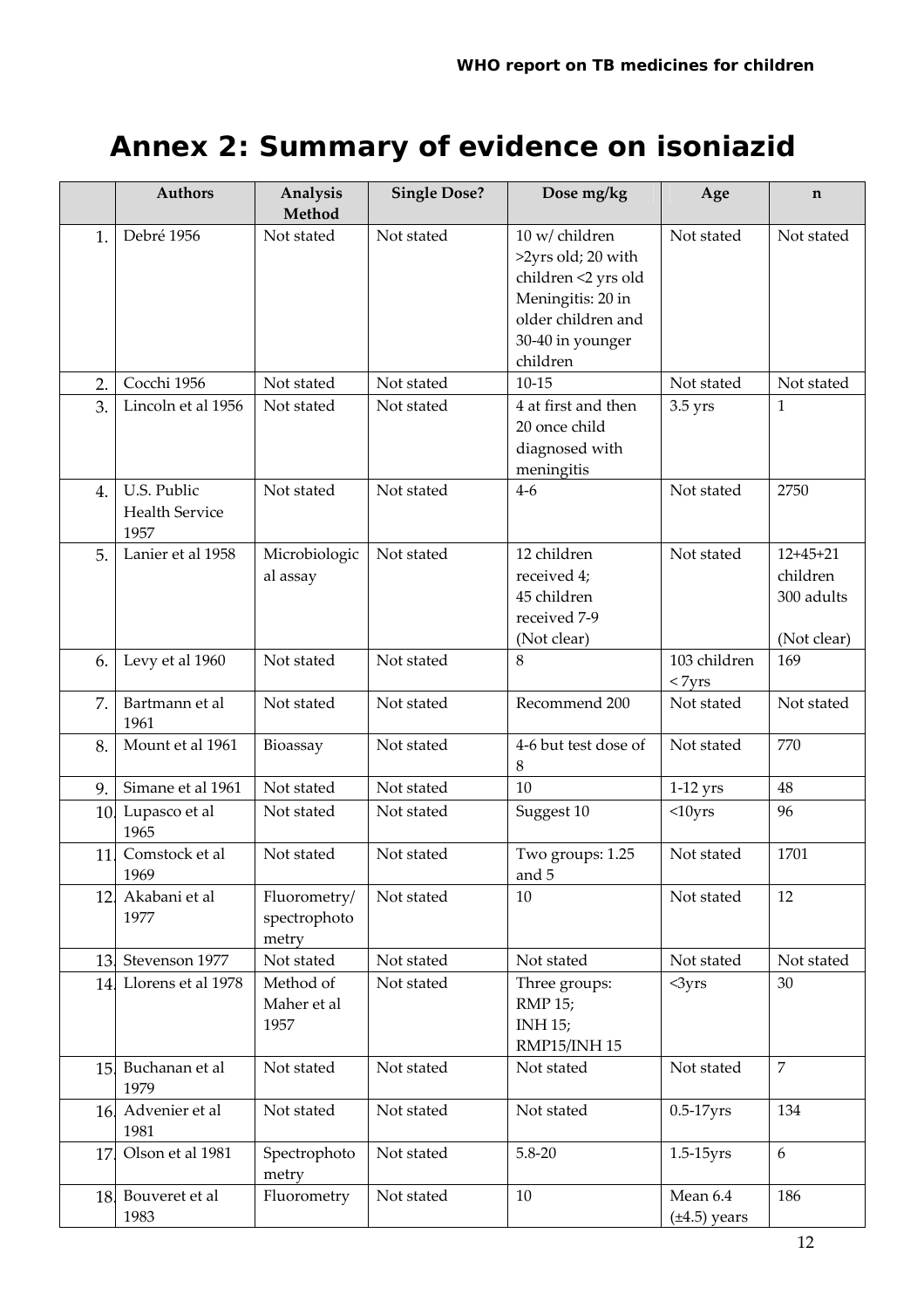|     | Authors                       | Analysis<br>Method               | <b>Single Dose?</b> | Dose mg/kg                                             | Age                                                          | $\mathbf n$                                                                       |
|-----|-------------------------------|----------------------------------|---------------------|--------------------------------------------------------|--------------------------------------------------------------|-----------------------------------------------------------------------------------|
| 19. | Cheminat et al<br>1983        | Not stated                       | Not stated          | 1.64-13.3                                              | Not stated                                                   | 204                                                                               |
| 20. | Beltran et al 1986            | Not stated                       | Not stated          | INH 5, RMP 10 and<br>PZA 30                            | "14" yrs (but<br>could be<br>$error: <14$ )                  | 112                                                                               |
| 21. | Kergueris et al<br>1986       | Fluorometry                      | Not stated          | 5                                                      | 16 were<br>$\leq 15$ yrs                                     | 458                                                                               |
| 22  | Notterman et al<br>1986       | Spectrophoto<br>fluorometry      | Not stated          | <b>INH 20, RMP 20</b><br>and SM 40 (in<br>apple sauce) | 8 months                                                     | $\mathbf{1}$                                                                      |
|     | $\pmb{\mathsf{H}}$            | Same as<br>above                 | Not stated          | Same as above                                          | 12 and 18 yrs                                                | $\overline{2}$                                                                    |
| 23. | Steensma et al<br>1986        | Not stated                       | Not stated          | 4-8 (Mean dose 5.1)                                    | Not stated                                                   | 45                                                                                |
| 24. | Eriksson et al<br>1988        | Spectro-<br>photometry           | Not stated          | 10                                                     | 6 months-12<br>yrs                                           | 41                                                                                |
| 25. | Seth et al 1990               | <b>HPLC</b>                      | Not stated          | 10                                                     | $0-13$ yrs                                                   | 70                                                                                |
| 26. | Pariente-Khayat<br>et al 1991 | Not stated                       | Not stated          | Not stated                                             | 8-447 days<br>(children<br>with variety<br>of<br>conditions) | 54 with<br>variety of<br>conditions<br>and 5 with<br>Pierre-<br>Robin<br>syndrome |
| 27  | Donald et al 1992             | <b>HPLC</b>                      | Not stated          | 10 and 20                                              | Not stated                                                   | 38                                                                                |
| 28. | Seth et al 1992               | Not stated                       | Not stated          | INH 10 and RMP<br>12                                   | Not stated                                                   | Not stated                                                                        |
| 29. | Seth et al 1993               | Spectro-<br>fluorometry<br>assay | Not stated          | 10                                                     | $1-13yrs$                                                    | 94                                                                                |
|     | 30 Seth et al 1994            | <b>HPLC</b>                      | Not stated          | INH 20 and RMP<br>12                                   | $1-13yrs$                                                    | 20                                                                                |
| 31. | Seifart et al 1995            | Not stated                       | Not stated          | 20                                                     | Not stated                                                   | 13                                                                                |
| 32. | Roy et al 1996                | Spectro-<br>photometry           | Not stated          | 2 groups: received<br>$5$ or $10\,$                    | $6 - 12$                                                     | 20                                                                                |
| 33. | Rey et al 1998                | Not stated                       | Not stated          | 10                                                     | Not stated                                                   | 61                                                                                |
|     | 34. Rey et al 2001            | <b>HPLC</b>                      | Single              | 10                                                     | Not stated                                                   | 34                                                                                |
|     | 35 Schaaf et al 2005          | <b>HPLC</b>                      | Not stated          | 10                                                     | Mean 3.8yrs                                                  | 64                                                                                |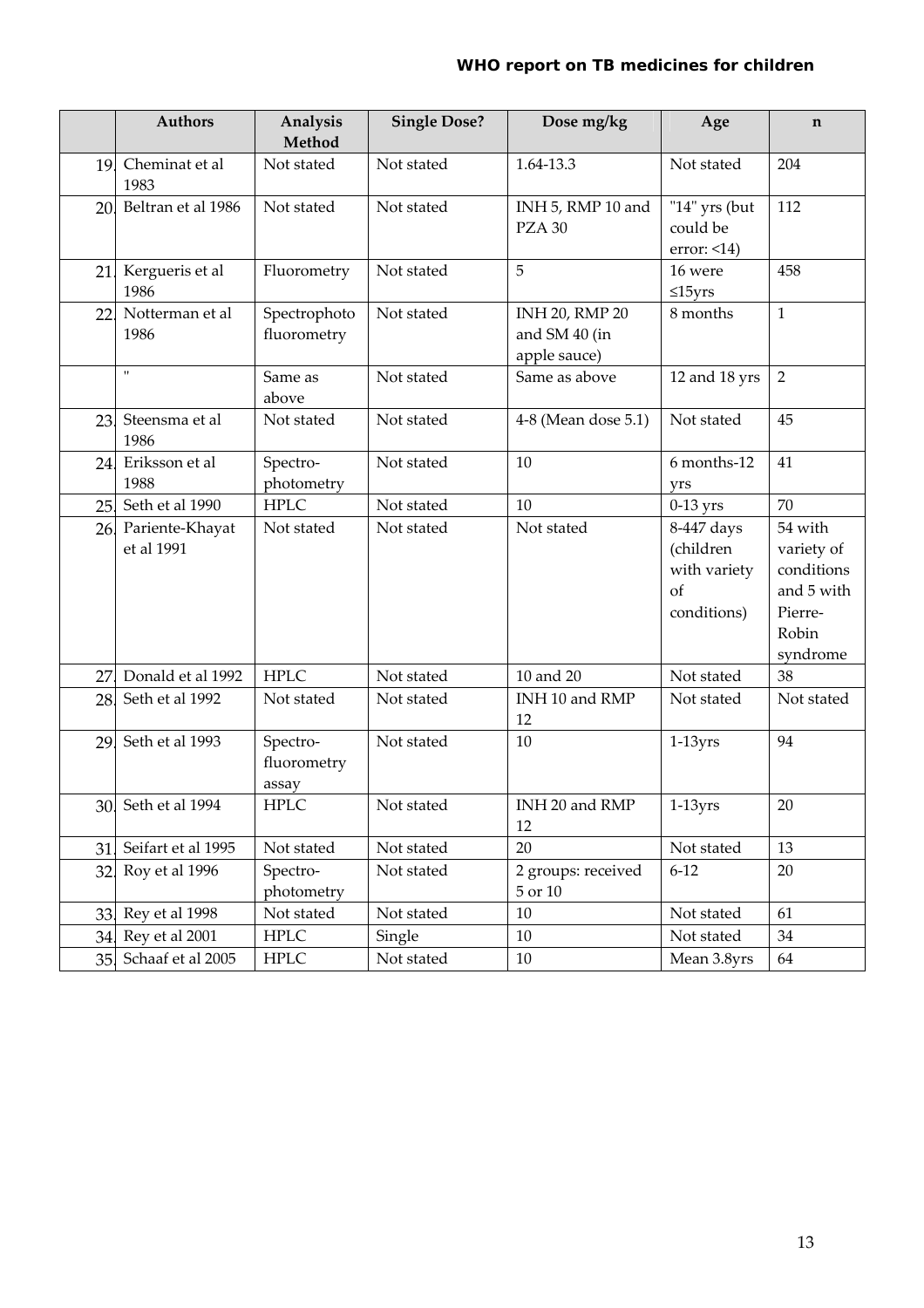#### **Annex 2 references:**

- 1. **Debré R**, Brissaud HE. Present method and results of treatment of tuberculous meningitis. *Am Rev Tuberc* **1956**; 74 (suppl):221‐4.
- 2. **Cocchi C**. Cortisone and corticotrophin in the treatment of tuberculosis in infancy and childhood. *Am Rev Tuberc* **1956**; 74 (suppl):209‐16.
- 3. **Lincoln EM**, Lythcott GI. Tuberculous meningitis developing in the course of isoniazid therapy. *Am Rev Tuberc* **1956**; 73:940‐3.
- 4. **United States Public Health Service**. Prophylactic effects of isoniazid on primary tuberculosis in children. *Am Rev Tuberc* **1957**; 76:942‐63.
- 5. **Lanier VS**, Russel WF, Heaton A, Robinson A. Concentrations of active isoniazid in serum and cerebrospinal fluid of patients with tuberculosis treated with isoniazid. *Pediatrics* **1958**; 21:910‐4.
- 6. **Levy D**, Russel WF, Middlebrook G. Importance of individualization of chemotherapy in childhood tuberculosis. *Am J Dis Child* **1960**; 100:695‐6.
- 7. **Bartmann K**, Massmann W. Experimentelle Untersuchungen zur Dosierung von INH. *Beitr Klin Tuberk* **1961**; 124:310‐9.
- 8. **Mount FW**, Anastasiades AA, Schnack GA. Control study of biologically active isoniazid in serum of children with primary tuberculosis *Am Rev Respir Dis* **1961**; 83:173‐83.
- 9. **Simane Z**, Kraus P, Roter Z, Wagner J. INH Stoffwechsel bei Kindern. *Bietr Klin Tuberk* **1961**; 123:161‐5.
- 10. **Lupasco I**, Algeorge G, Ghiu‐Cipeanu V. Taux d'isoniazide actif dans le sérum des enfants tuberculeux. *Poumon Coeur* **1965**; 21:1105‐14.
- 11. **Comstock GW**, Hammes LM, Pio A. Isoniazid prophylaxis in Alaskan boarding schools. *Am Rev Respir Dis* **1969**; 100:773‐9.
- 12. **Akabani Y**, Bolme P, Lindblad BS, Rahimtoola RJ. Control of streptomycin and isoniazid in malnourished children treated for tuberculosis *Acta Paediatr Scand* **1977**; 66:237‐40.
- 13. **Stevenson I**. Factors influencing antipyrine elimination. *Br J Clin Pharmacol* **1977**; 4:261‐5.
- 14. **Llorens,** Serrano RJ, Sanchez R. Pharmacodynamic interference between rifampicin and isoniazid. *Chemotherapy* **1978**; 24:97‐103.
- 15. **Buchanan N,** Eyberg C, Davis MD. Isoniazid pharmacokinetics in kwashiorkor. *S Afr Med J* **1979**; 56:299‐300.
- 16. **Advenier C**, Saint‐Aubin A, Scheinmann P, Paupe J. Pharmacocinétique de l'isoniazide chez l'enfant. *Rev Fr Mal Resp* **1981**; 9:365‐74.
- 17. **Olson WA**, Pruitt AW, Dayton PG. Plasma concentrations of isoniazid in children with tuberculous infections. *Pediatrics* **1981**; 67:876‐8.
- 18. **Bouveret JP,** Hanoteau J, Gerbeaux J, Houin G, Tillement JP. Variations de lʹindice dʹinactivation de lʹisoniazide au cours des traitements antituberculeux chez lʹenfant. *Archiv Fr Pediatr* **1983**; 40: 615‐9.
- 19. **Cheminat J‐C**, Paire M, Lavarenne J, Ducarrouge C, Molina C. Intérêt de la détermination de l'INH plasmatique au cours du traitement antituberculeux. *Rev Fr Mal Resp* **1983**; 11:867‐73.
- 20. **Beltran ORP**, Pelosi F, Budani H, et al. The treatment of child tuberculosis with isoniazid (H), rifampicin (R) and pyrazinamide (Z). *Bull Internat Union Tuberc* **1986**; 61:17 (A020).
- 21. **Kergueris MF**, Bourin M, Larousse C. Pharmacokinetics of isoniazid: influence of age. *Eur J Clin Pharmacol* **1986**; 30:335‐40.
- 22. **Notterman DA**, Nardi M, Saslow JG. Effect of dose formulation of isoniazid in two young children. *Pediatrics* **1986**; 77:850‐2.
- 23. **Steensma JT,** Nosent G. INH dosage in children. *Bull Internat Union Tuberc* **1986**; 61:110.
- 24. **Eriksson M**, Bolme P, Habte D, Paalzow L. INH and streptomycin in Ethiopian children with tuberculosis and different nutritional status. *Acta Paediatr Scand* **1988**; 77:890‐4.
- 25. **Seth V**, Beotra A, Semwal OP, Mukopahya S. Monitoring of serum rifampicin and isoniazid levels in childhood tuberculosis. *Am Rev Respir Dis* **1990**; 141(suppl): A 337.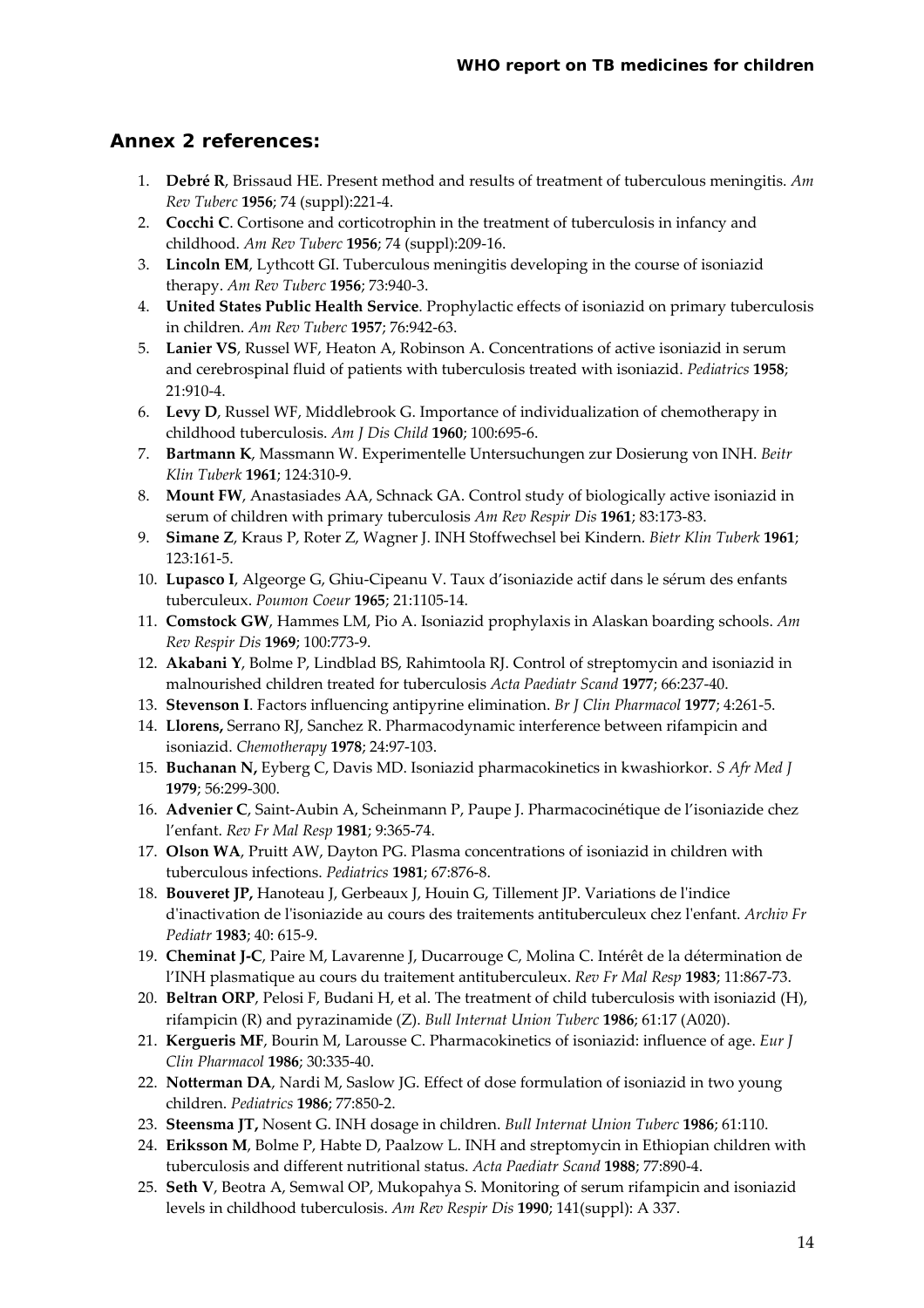- 26. **Pariente‐Khayat A**, Pons G, Rey E, et al. Caffeine acetylator phenotyping during maturation in infants. *Pediatr Res* **1991**; 29:492‐5.
- 27. **Donald PR**, Gent WL, Seifart HI, Lamprecht JH, Parkin DP. Cerebrospinal fluid Isoniazid concentrations in children with tuberculous meningitis: the influence of dosage and acetylation status. *Pediatrics* **1992**; 89: 247‐50.
- 28. **Seth V**, Beotra A, Bagga A, Seth S. Drug therapy in malnutrition. *Indian Pediatr* **1992**; 29:1341‐6.
- 29. **Seth V**, Beotra A, Seth SD, Semwal OP, Kabra S, Jain Y, Mukhopadhya S. Serum concentrations of rifampicin and isoniazid in tuberculosis. *Indian Pediatr* **1993**; 30: 1091‐8.
- 30. **Seth V**, Seth SD, Beotra A, Semwal OP, D'monty V, Mukhopadya S. Isoniazid and acetylisoniazid kinetics in serum and urine in pulmonary primary complex with intermittent regimen. *Indian Pediatr* **1994**; 31:279‐85.
- 31. **Seifart HI**, Donald PR, de Villiers JN, Parkin DP, van Jaarsveld PP. Isoniazid elimination kinetics in children with protein-energy/malnutrition treated for tuberculous meningitis with a four‐component antimicrobial regimen. *Ann Trop Paediatr* **1995**; 15: 249‐54.
- 32. **Roy V**, Tekur U, Chopra K. Pharmacokinetics of isoniazid in pulmonary tuberculosis ‐ a comparative study at two dose levels. *Indian Pediatr* **1996**; 33:287‐91.
- 33. **Rey E**, Pons G, Crémier O, et al. Isoniazid dose adjustment in a pediatric population. *Ther Drug Monitor* **1998**; 20:50‐5.
- 34. **Rey E**, Gendrel D, Treluyer JM, et al. Isoniazid pharmacokinetics in children according to actylator phenotype. *Fund Clin Pharmacol* **2001**; 15:355‐9.
- 35. **Schaaf HS**, Parkin DP, Seifart HI, et al. Isoniazid pharmacokinetics in children treated for respiratory tuberculosis. *Arch Dis Child* **2005;** 90: 614‐8.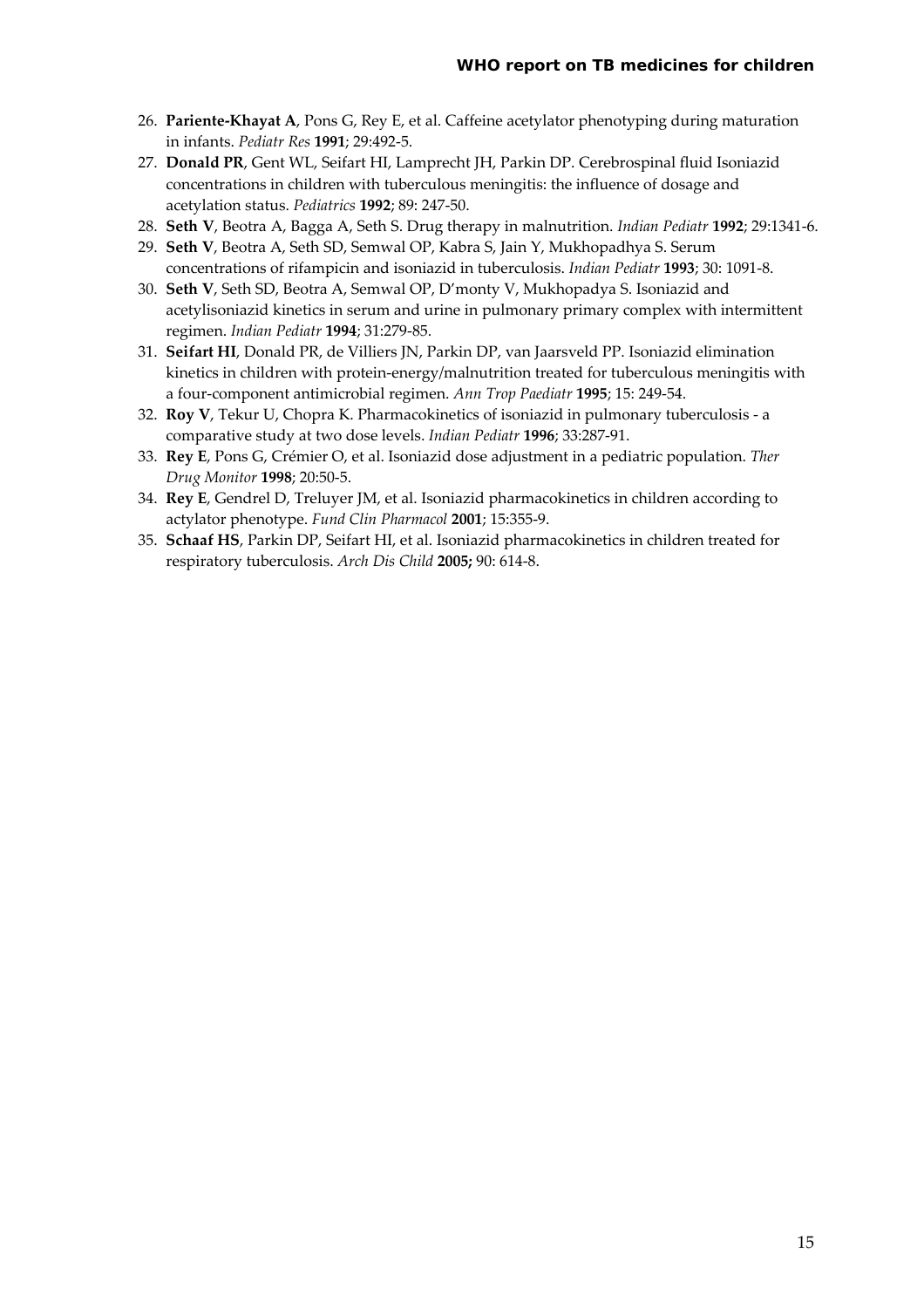## **Annex 3: Summary of evidence on rifampicin**

## **Rifampicin maximum serum concentration (Cmax) in children following a single oral dose**.

| <b>Authors</b>                 | <b>Dose</b>                        | age             | n                       | Cmax         |
|--------------------------------|------------------------------------|-----------------|-------------------------|--------------|
|                                | (mg/kg)                            |                 |                         | $(\mu g/ml)$ |
| Kofman et al 1969              | 20                                 |                 | 3                       | 21.9         |
| $\mathbf{u}$                   | 15                                 |                 | 3                       | 11.7         |
| $\mathbf{u}$                   | 20                                 |                 | 3                       | 11.2         |
| $\boldsymbol{u}$               | 20                                 |                 | 3                       | 9.6          |
| Bergamini et al 1970           | 20                                 | 8-12 months     | 14                      | 10.2         |
|                                | 10                                 | 8-12 months     | 14                      | 3.7          |
| Acocella et al 1970            | 10                                 | 4-18 months     | 12                      | 3.5          |
| Hussels et al 1973             | 10                                 | $2 - 6$ years   | 7                       | 4.5          |
| $\boldsymbol{u}$               | 10                                 | $2 - 6$ years   | 7                       | 6.5          |
| $\mathbf{u}$                   | 10                                 | 6-10 years      | 11                      | 5.3          |
| $\boldsymbol{u}$               | 10                                 | 6-10 years      | 11                      | 7.1          |
| $\boldsymbol{\mu}$             | 10                                 | 10-14 years     | 9                       | 5.4          |
| $\boldsymbol{u}$               | 10                                 | $10-14$ years   | 9                       | 6.6          |
| McCracken<br>al<br>et<br>1980) | 10<br>Suspension                   | 6-58 months     | 21                      | 9.2          |
| $\overline{\bf{X}}$            | 10<br>Suspension in<br>apple sauce | 6-58 months     | 12                      | 6.2          |
| $\pmb{\langle} \pmb{\langle}$  | 10<br>Powder in<br>apple sauce     | 6-58 months     | 5                       | 8.8          |
| Tan et al 1993                 | 10                                 | Mean 23<br>days | $\overline{\mathbf{4}}$ | 2.8          |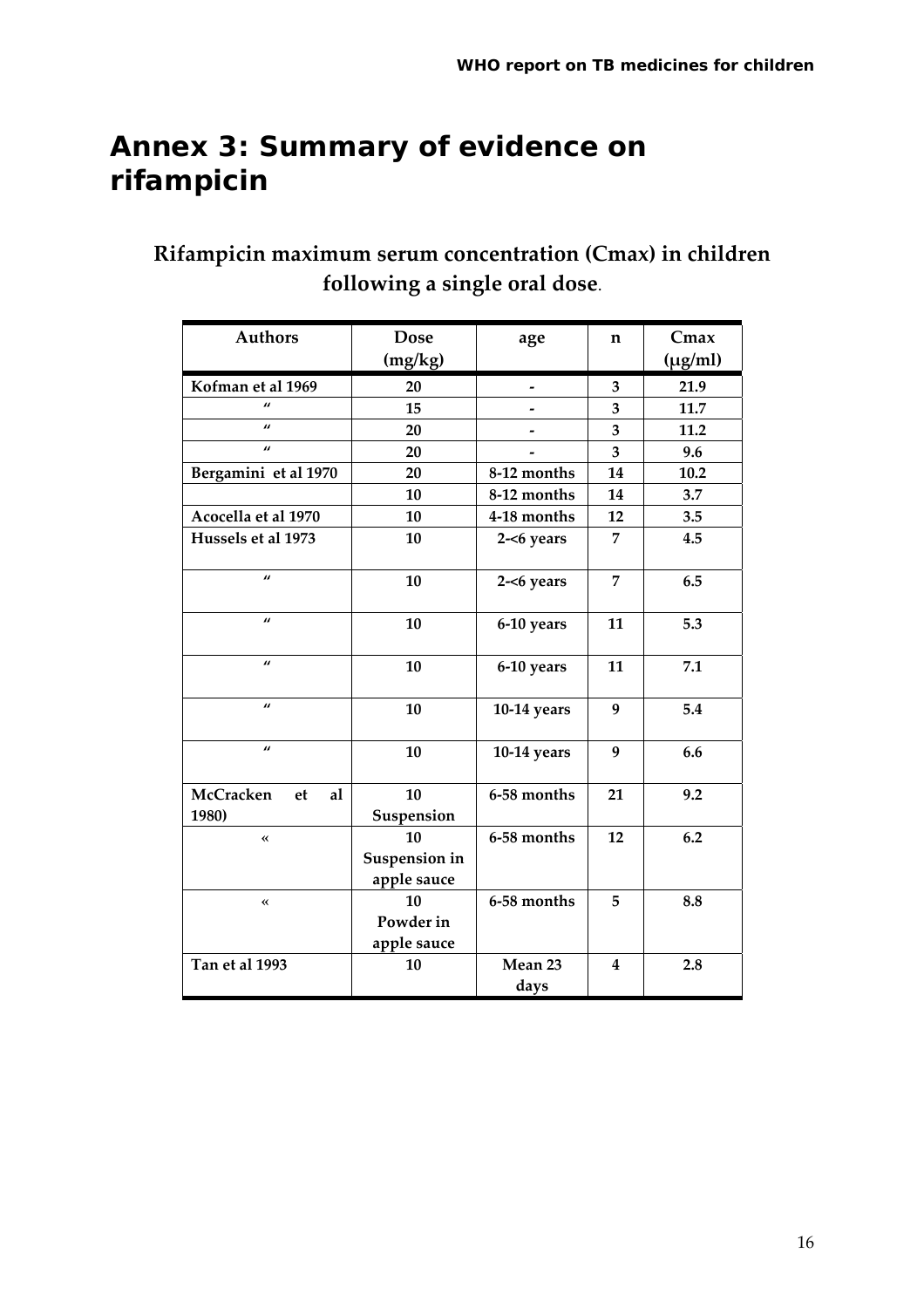| <b>Authors</b>                | <b>Dose</b>                   | age               | $\mathbf n$                    | Cmax         |
|-------------------------------|-------------------------------|-------------------|--------------------------------|--------------|
|                               | (mg/kg)                       |                   |                                | $(\mu g/ml)$ |
| Kofman<br>al<br>et            | 20                            |                   | $\mathbf{1}$                   | 9.6          |
| 1969                          |                               |                   |                                |              |
| De La Roy et al               | 15                            | 2months-          | 20                             | 5.2          |
| 1974                          |                               | 5 years           |                                |              |
| Seth et al 1992               | 12                            | $1-13$            | 15                             | 3.0          |
|                               |                               | years             | Normal nutrition               |              |
| $\leftrightarrow$             | 12                            | $\ll$             | 30                             | 3.3          |
|                               |                               |                   | Malnutrition                   |              |
| $\ll$                         | 12                            | $\leftrightarrow$ | 10                             | 3.4          |
|                               |                               |                   | Malnutrition                   |              |
| Seth et al 1993               | 12                            | $1-13$            | 29                             | 3.9          |
|                               |                               | vears             | <b>Primary Complex</b>         |              |
| $\ll$                         | $\pmb{\langle} \pmb{\langle}$ | $\ll$             | 5                              | 3.4          |
|                               |                               |                   | <b>Progresssive Primary TB</b> |              |
| $\pmb{\langle} \pmb{\langle}$ | $\leftrightarrow$             | $\ll$             | 5                              | 3.9          |
|                               |                               |                   | Tuberculous meningitis         |              |
| Mahajan<br>et<br>al           | 10                            | 6 months-10       | 10                             | 3.8          |
| 1997                          |                               | years             |                                |              |
| $\pmb{\langle} \pmb{\langle}$ | 7.5                           |                   | 10                             | 2.2          |

## **Rifampicin maximum serum concentration (Cmax) in children established on rifampicin.**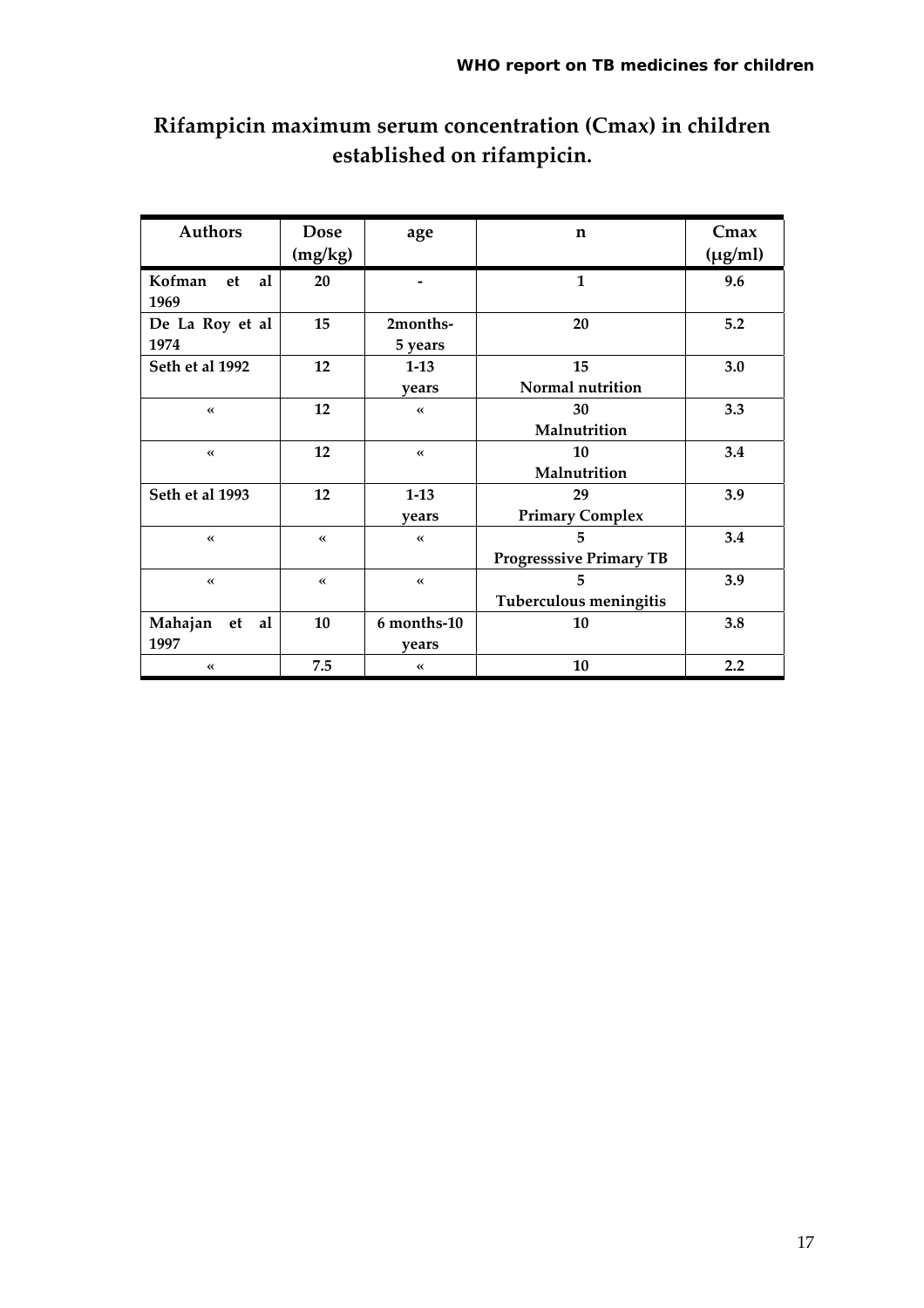#### **Annex 3 references:**

#### **Table 1:**

- 1. **Kofman I**, Galimberti H, Mara R. Niveles séricos y urinarios de rifampicina en niňos. *El Dia Méd* **1969**; 41:477‐9.
- 2. **Bergamini N**, Matnardi L, Rosaschino F. Tassi ematici eliminazione urinaria di rifampicina nei lattanti. *Aggiorn Pediat* **1970**; 21:191‐7.
- 3. **Acocella G,** Buniva G, Flauto U, Nicolis FB. Absorption and elimination of the antibiotic rifampicin in newborns and children. Proc 6th Int Congress of Chemotherapy; Tokyo 1969, Vol 2: *Univ Tokyo Press.* Tokyo **1970;** 755‐60.
- 4. **Hussels H,** Kroening U, Magdorf K. Ethambutol and rifampicin serum levels in children: second report on the combined administration of ethambutol and rifampicin. *Pneumonologie* **1973**; 149:31‐8.
- 5. **McCracken GH**, Ginsburg CM, Zweighaft TC, Clahsen J. Pharmacokinetics of rifampin in infants and children: relevance to prophylaxis against *Haemophilus influenzae* type B disease. *Pediatrics* **1980**; 66:17‐21.
- 6. **Tan TQ**, Mason EO, Ou C‐N, Kaplan SL. Use of intravenous rifampin in neonates with persistent staphylococcal bacteraemia. *Antimicrob Agents Chemother* **1993**; 37: 2401‐2406.

#### **Table 2:**

- 1. **Kofman I**, Galimberti H, Mara R. Niveles séricos y urinarios de rifampicina en niňos. *El Dia Méd* **1969**; 41:477‐9.
- 2. **De Rautlin de la Roy Y,** Hoppeler A, Creusot G, Bruault AM. Taux de rifampicine dans le sérum et le liquide céphalo‐racidiene chez l'enfant. *Arch France Péd* 1**974**; 31: 477‐88.
- 3. **Seth V**, Beotra A, Bagga A, Seth S. Drug therapy in malnutrition. *Indian Pediatr* **1992**; 29:1341‐6.
- 4. **Seth V**, Beotra A, Seth SD, Semwal OP, Kabra S, Jain Y, Mukhopadhya S. Serum concentrations of rifampicin and isoniazid in tuberculosis. *Indian Pediatr* **1993**; 30:1091‐8.
- 5. **Mahajan M**, Rohatgi D, Talwar V, Patni SK, Mahajan P, Agarwal DS. Serum and cerebrospinal fluid concentrations of rifampicin at two dose levels in children with tuberculous meningitis. *J Commun Dis* **1997**; 29:269‐74.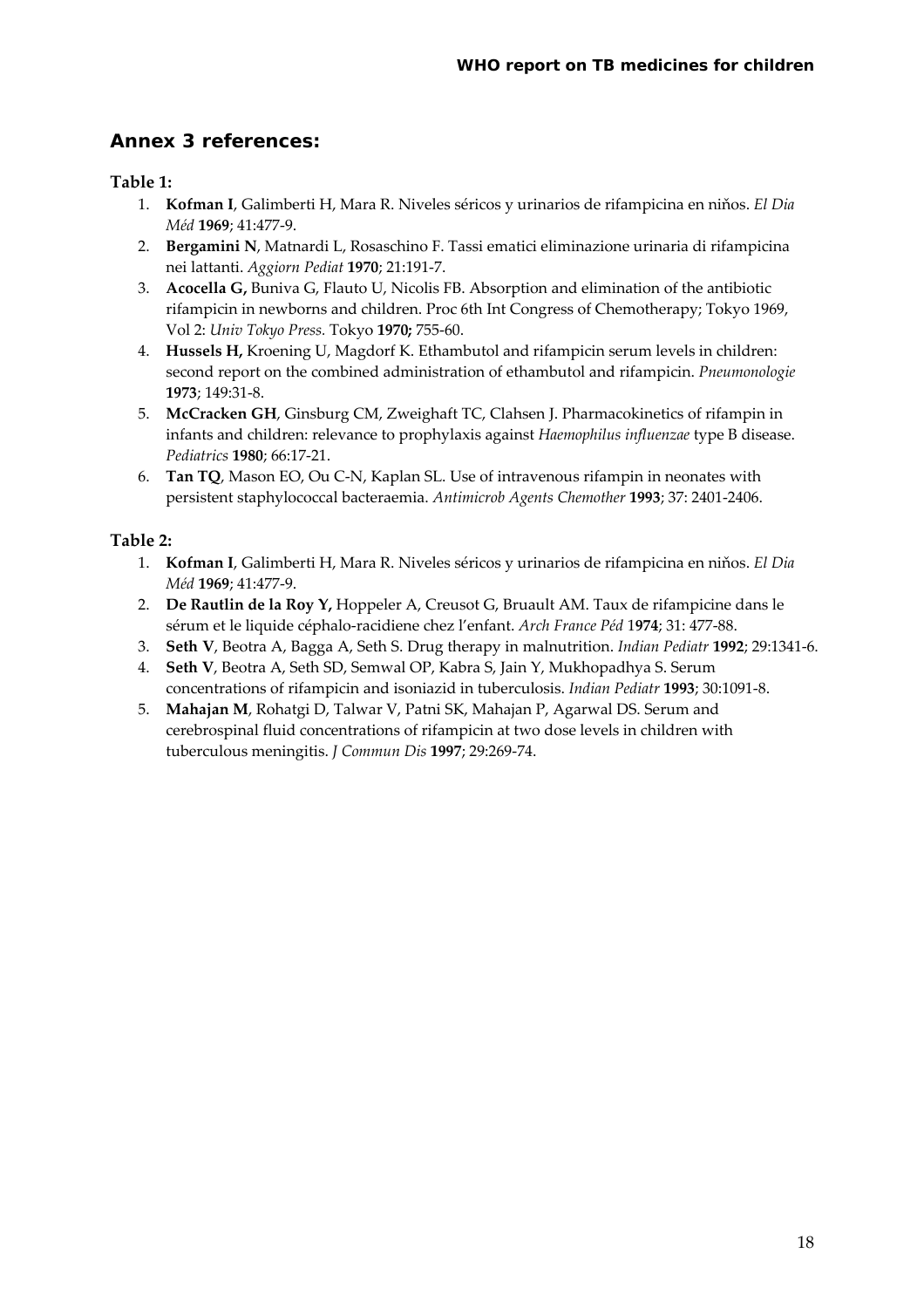# **Annex 4: Meeting agenda and presentations**

#### **Day 1 Chairperson: Mr Robert Matiru**

| Tuesday, 8 July |                                                                                                                                                                                |                                                           |
|-----------------|--------------------------------------------------------------------------------------------------------------------------------------------------------------------------------|-----------------------------------------------------------|
| 09.00 -09.15    | Welcoming remarks                                                                                                                                                              | Dr Hans V.<br>Hogerzeil<br>Director, STB<br>Director, CAH |
| $09.15 - 09.30$ | Introductions                                                                                                                                                                  | Chair                                                     |
|                 | Declaration of Interests                                                                                                                                                       |                                                           |
| 09.30 -10.00    | Objectives of the meeting                                                                                                                                                      | <b>WHO</b>                                                |
| $10.00 - 10.30$ | Background information<br>current recommendations on the first line TB<br>medicines for children<br>current products<br>$\bullet$<br>summary of ethambutol review<br>$\bullet$ | Malgosia Grzemska<br>Robert Matiru<br>Shamim Qazi         |
| $10.30 - 11.00$ | Overview of review                                                                                                                                                             | Peter Donald                                              |
| 11.00-11.30     | Coffee                                                                                                                                                                         |                                                           |
| 11.30 -13.00    | Pyrazinamide<br>summary of evidence<br>pharmacokinetics / clinical pharmacology<br>$\bullet$<br>recommendations                                                                | Peter Donald<br>Stephen Spielberg                         |
| 13.00-14.00     | lunch                                                                                                                                                                          |                                                           |
| 14.00-15.30     | Isoniazid<br>summary of evidence<br>pharmacokinetics / clinical pharmacology<br>$\bullet$                                                                                      | Peter Donald<br>Kalle Hoppu                               |
| 15.30-15.45     | Coffee                                                                                                                                                                         |                                                           |
| 15.45-16.45     | Isoniazid<br>recommendations<br>$\bullet$                                                                                                                                      |                                                           |
| $16.45 - 17.00$ | Summing up and close                                                                                                                                                           |                                                           |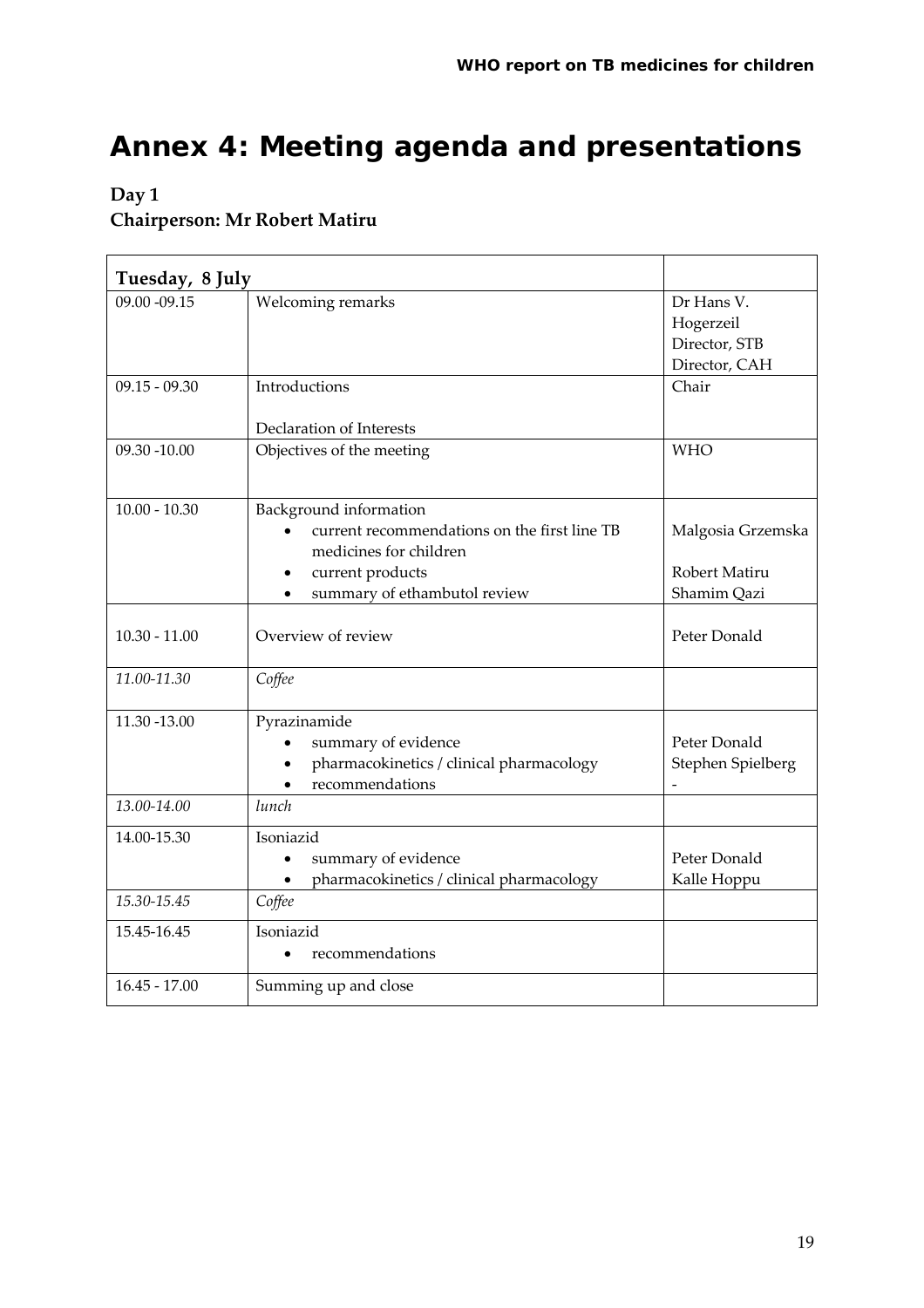### **Day 2 Chairperson: Dr Suzanne Hill**

| Wednesday, 9 July |                                                                                            |                             |  |  |  |
|-------------------|--------------------------------------------------------------------------------------------|-----------------------------|--|--|--|
| $09.00 - 09.15$   | Welcome                                                                                    | Chair                       |  |  |  |
| $09.15 - 10.45$   | Rifampicin<br>summary of evidence<br>pharmacokinetics / clinical pharmacology<br>$\bullet$ | Peter Donald<br>Greg Kearns |  |  |  |
| $10.45 - 11.00$   | Coffee break                                                                               |                             |  |  |  |
| 11.00 -12.00      | Rifampicin                                                                                 |                             |  |  |  |
|                   | recommendations                                                                            |                             |  |  |  |
| $12.00 - 13.00$   | Evidence for fixed dose combinations                                                       |                             |  |  |  |
| 13.00 - 14.00     | Lunch                                                                                      |                             |  |  |  |
| $14.00 - 15.30$   | Recommendations for fixed dose combinations                                                |                             |  |  |  |
| $15.30 - 16.00$   | Coffee                                                                                     |                             |  |  |  |
| $16.00 - 17.00$   | Next steps                                                                                 |                             |  |  |  |
|                   | Close                                                                                      |                             |  |  |  |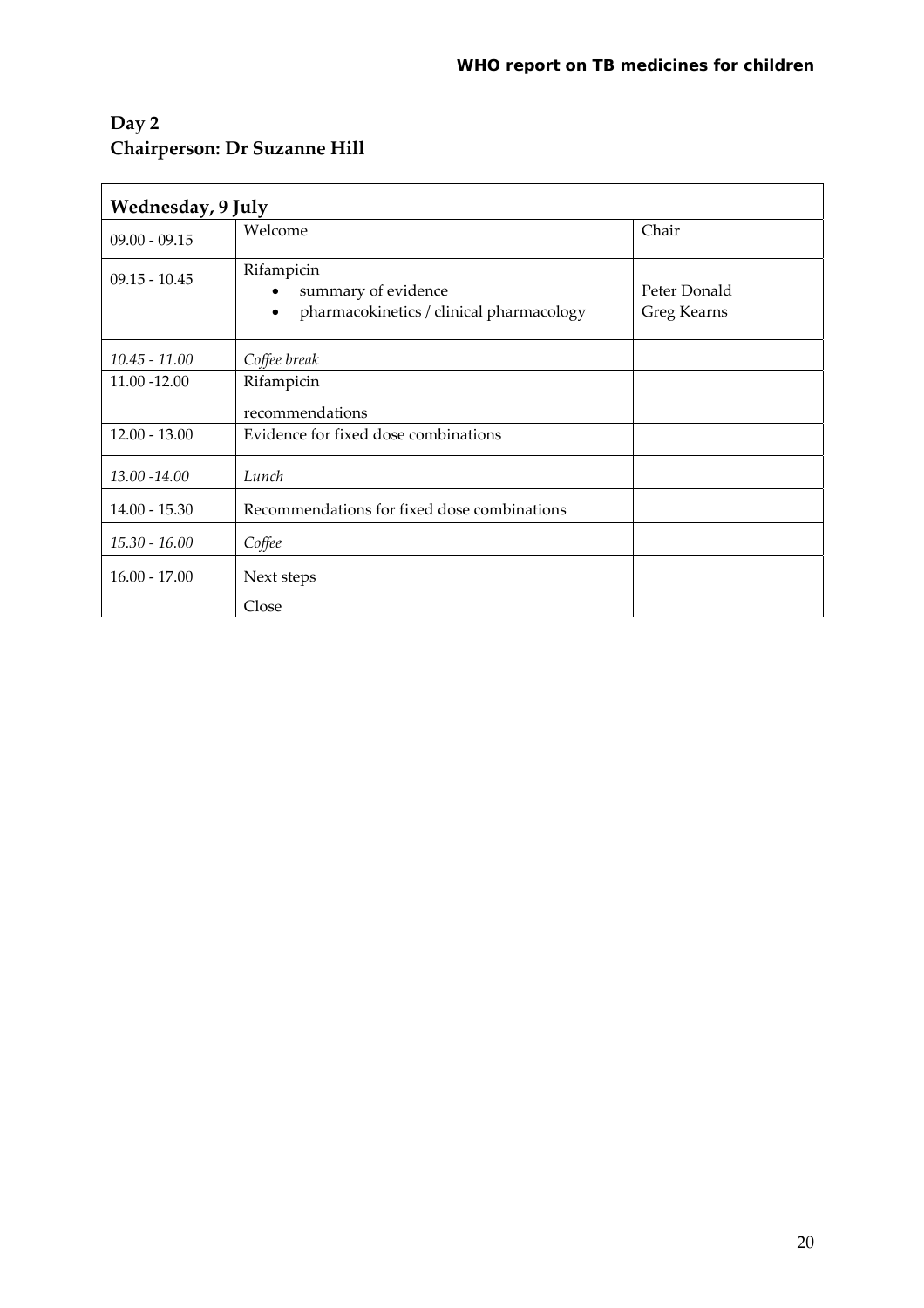# **Annex 5: List of participants**

| <b>Temporary Advisers</b>                                                                                                                                                                                                                                                                                                                                                  |                                                                                                                                                                                                                                                                                                                                          |  |
|----------------------------------------------------------------------------------------------------------------------------------------------------------------------------------------------------------------------------------------------------------------------------------------------------------------------------------------------------------------------------|------------------------------------------------------------------------------------------------------------------------------------------------------------------------------------------------------------------------------------------------------------------------------------------------------------------------------------------|--|
| Dr Lisa Adams<br>Assistant Professor, Department of Medicine<br>Section of Infectious Disease and International<br>Health<br>Director, Dartmouth's Global Health Initiative<br>Dartmouth Medical School<br>6048 Haldeman, Dartmouth College<br>Hanover, NH 03755<br><b>USA</b><br>Telephone: +1 603 646 2023<br>Fax: +1 603 646 2168<br>E-mail: lisa.v.adams@dartmouth.edu | Dr Peter Roderick Donald<br>Department of Paediatrics and Child Health<br>Faculty of Health Sciences<br>Stellenbosch University, Francie van Zijl Drive<br>Tygerberg 7505<br>South Africa<br>Telephone: +27 21 938 9592<br>Fax: +27 21 938 9138<br>E-mail: prd@sun.ac.za                                                                 |  |
| Dr Rohini Fernandopulle<br>Senior Lecturer, Department of Pharmacology,<br>Faculty of Medicine, University of Colombo,<br>P.O. Box 271, Kynsey Road, Colombo 8<br>Sri Lanka<br>Telephone: +94-1 695 300 ext 410<br>Fax: +94-1 691 581<br>E-mail: rohinifernandopulle@hotmail.com,<br>rohini12@sltnet.lk                                                                    | <b>Dr Robert Gie</b><br>Department of Paediatrics and Child Health<br><b>Faculty of Health Sciences</b><br>Stellenbosch University<br>PO Box 19063, Tygerberg 7505<br>South Africa<br>Telephone: +27 21 938 506<br>Fax: +27 21 938 138<br>E-mail: rpg1@sun.ac.za                                                                         |  |
| Dr Kalle Hoppu,<br>Director, Poison Information Centre<br>Helsinki University Central Hospital<br>PO Box 790 (Tukholmankatu 17), 00029 HUS<br>Helsinki<br>Finland<br>Telephone: +358 9 471 74 788<br>Fax: 358 9 471 74 702<br>E-mail: kalle.hoppu@hus.fi                                                                                                                   | Professor Cleotilde Hidalgo How<br>Professor, Department of Pharmacology &<br>Toxicology, University of the Philippines (UP)<br>College of Medicine, College of Medicine, UP<br>Manila<br>547 Pedro Gil Street, Ermita, 1000, MM<br>Philippines<br>Telephone: +63 2 526 4248<br>Fax: +63 2 521 8251<br>E-mail: <b>tellyhow@yahoo.com</b> |  |
| Dr Thomas P. Kanyok<br>Senior Program Officer, Global Health-<br><b>Infectious Diseases</b><br>Bill and Melinda Gates Foundation<br>PO Box 23350<br>Seattle, WA 98102<br><b>USA</b><br>Mobile: +1 206 604 8303<br>E-mail: Thomas.Kanyok@gatesfoundation.org                                                                                                                | Dr Gregory Kearns<br>Professor of Paediatrics and Pharmacology<br>University of Missouri Kansas City (UMKC)<br>2401 Gillham Road, Kansas City<br>MO 64108<br><b>USA</b><br>Telephone: +1 816 234 3961<br>Fax: +1 816 855 1703<br>E-mail: gkearns@cmh.edu                                                                                 |  |